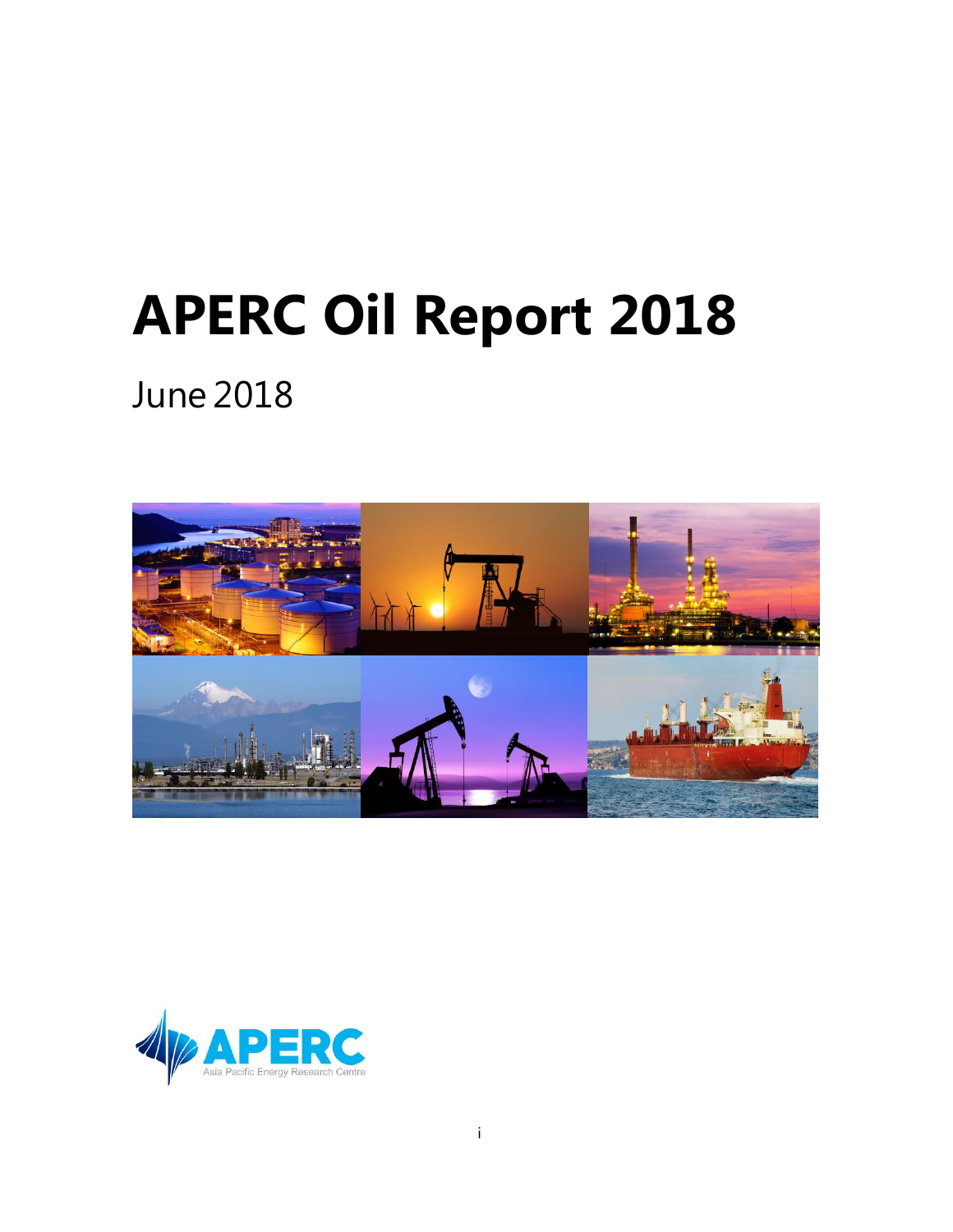PUBLISHED BY: Asia Pacific Energy Research Centre (APERC) Institute of Energy Economics, Japan Inui Building, Kachidoki 11F, 1-13-1 Kachidoki Chuo-ku, Tokyo 104-0054 Japan Tel: (813) 5144-8551 Fax: (813) 5144-8555 E-mail: master@aperc.ieej.or.jp (administration) Website: https://aperc.ieej.or.jp/

©2018 Asia Pacific Energy Research Centre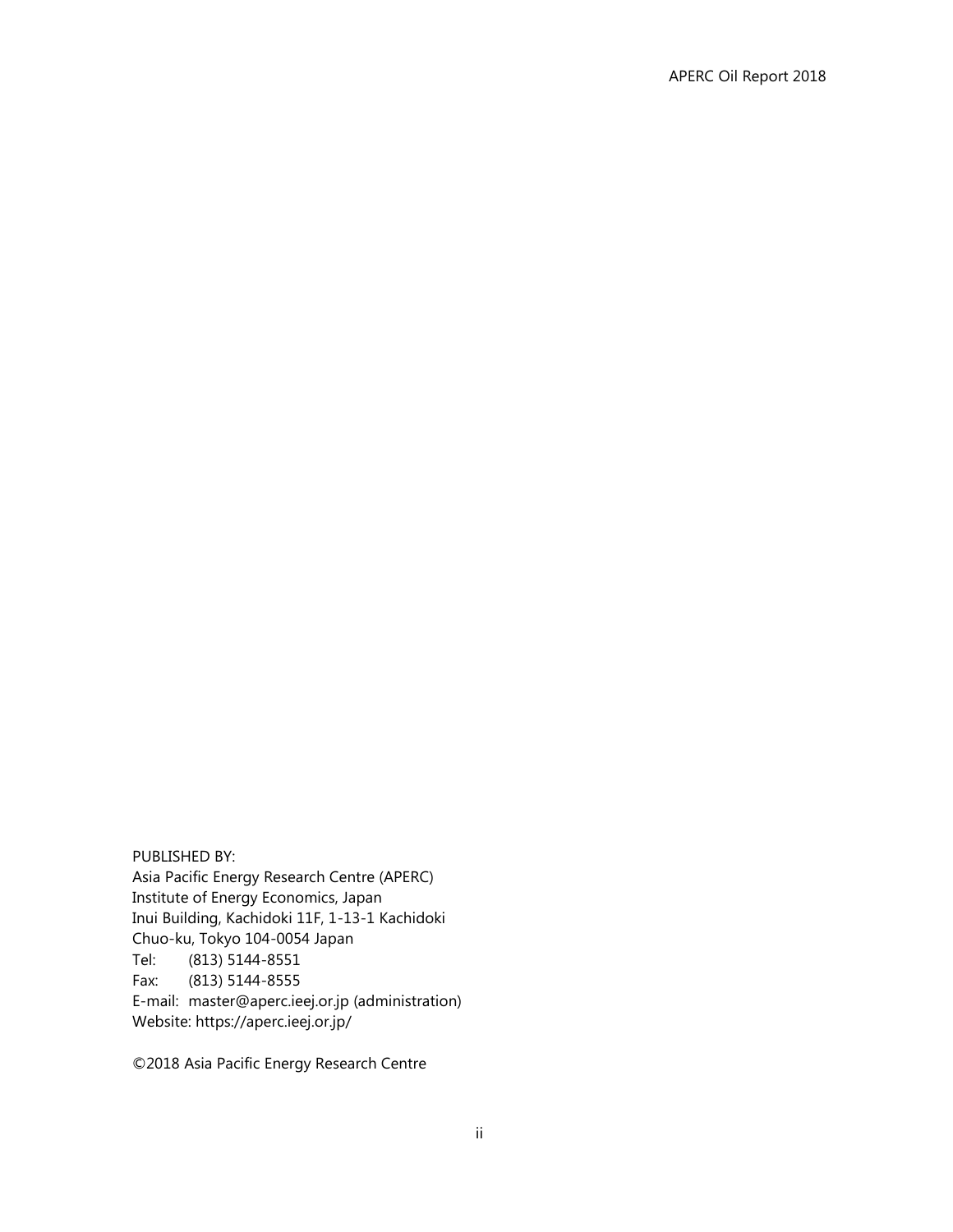# Contents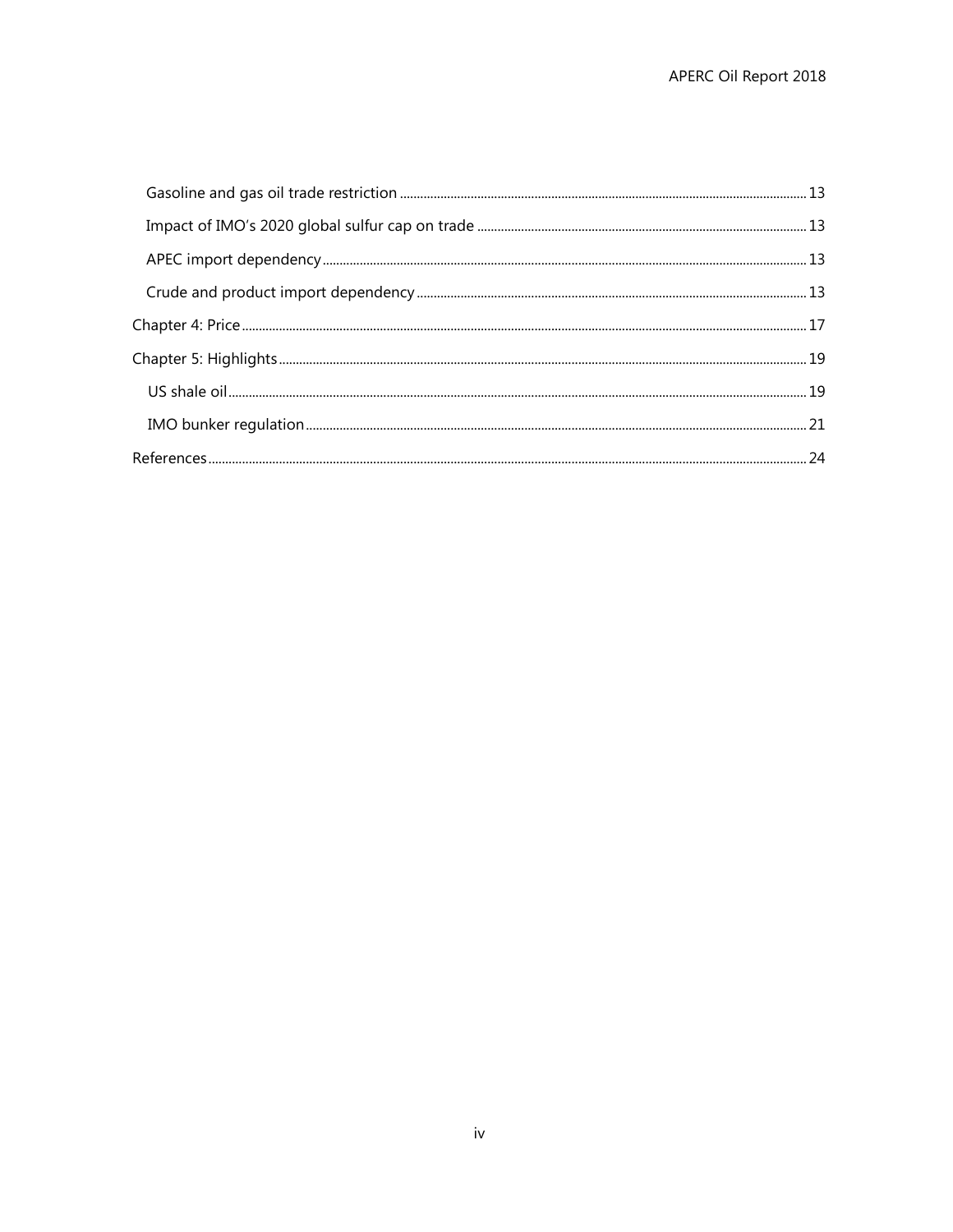# <span id="page-4-0"></span>Foreword

The oil market, and particularly oil trade, is very important to APEC. The sustainability of the oil market plays an important role in strengthening the APEC oil trade. So, several key factors in the APEC trade flows are continuously monitored and analysed.

To understand the changing elements of the APEC trade, this study analyses the oil short-term situation and evaluates its potential outcomes for the period of five years from 2016-2020. This report highlights several key issues in the oil market during the past decade (2005-2015) and analyses the possible outcomes of these developments.

This study seeks to highlight any threats and opportunities so that APEC is well positioned to use these signals in a timely fashion.

I hope that the highlights in this first edition of the APERC Oil Report 2018 will fulfil APERC's objectives and will increase APEC's understanding of the oil market.

I would like to express my sincere gratitude to the authors and contributors for their time and effort in writing and publishing this report.

**Takato OJIMI**  President Asia Pacific Energy Research Centre June 2018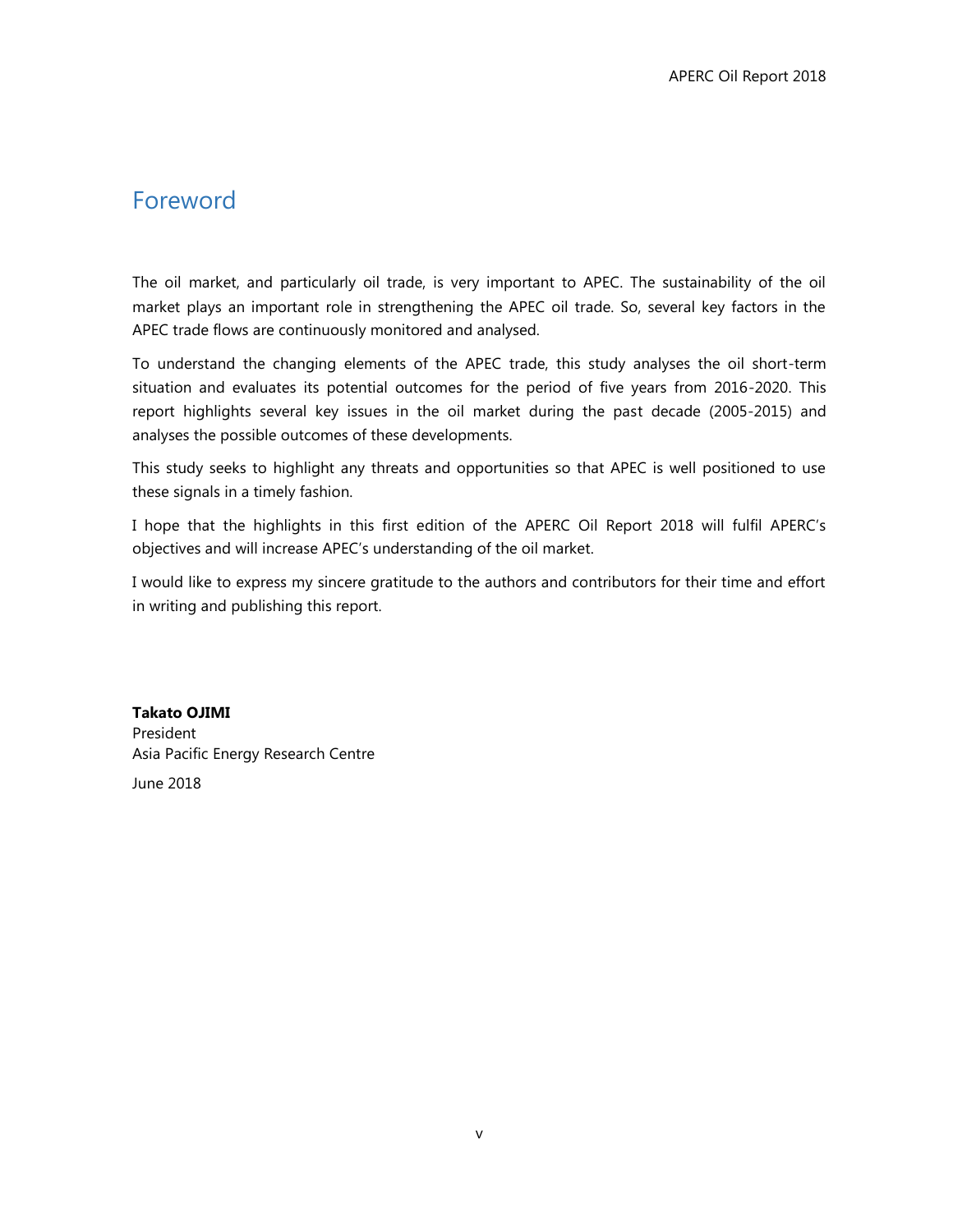# <span id="page-5-0"></span>Acknowledgements

We are grateful for the full support and insightful advice from Expert Group on Clean Fossil Energy members. We also wish to thank the administrative staff of APERC and IEEJ as this study could not have been completed without their assistance.

#### **Authors and contributors**

**APERC** James M. Kendell ● Choong Jong Oh ● Lay Hui Teo ● Dr. Ruengsak Thitiratsakul

**IEEJ** Tetsuo MORIKAWA ● Yasuaki KAWAKAMI

#### **Editor**

James M. Kendell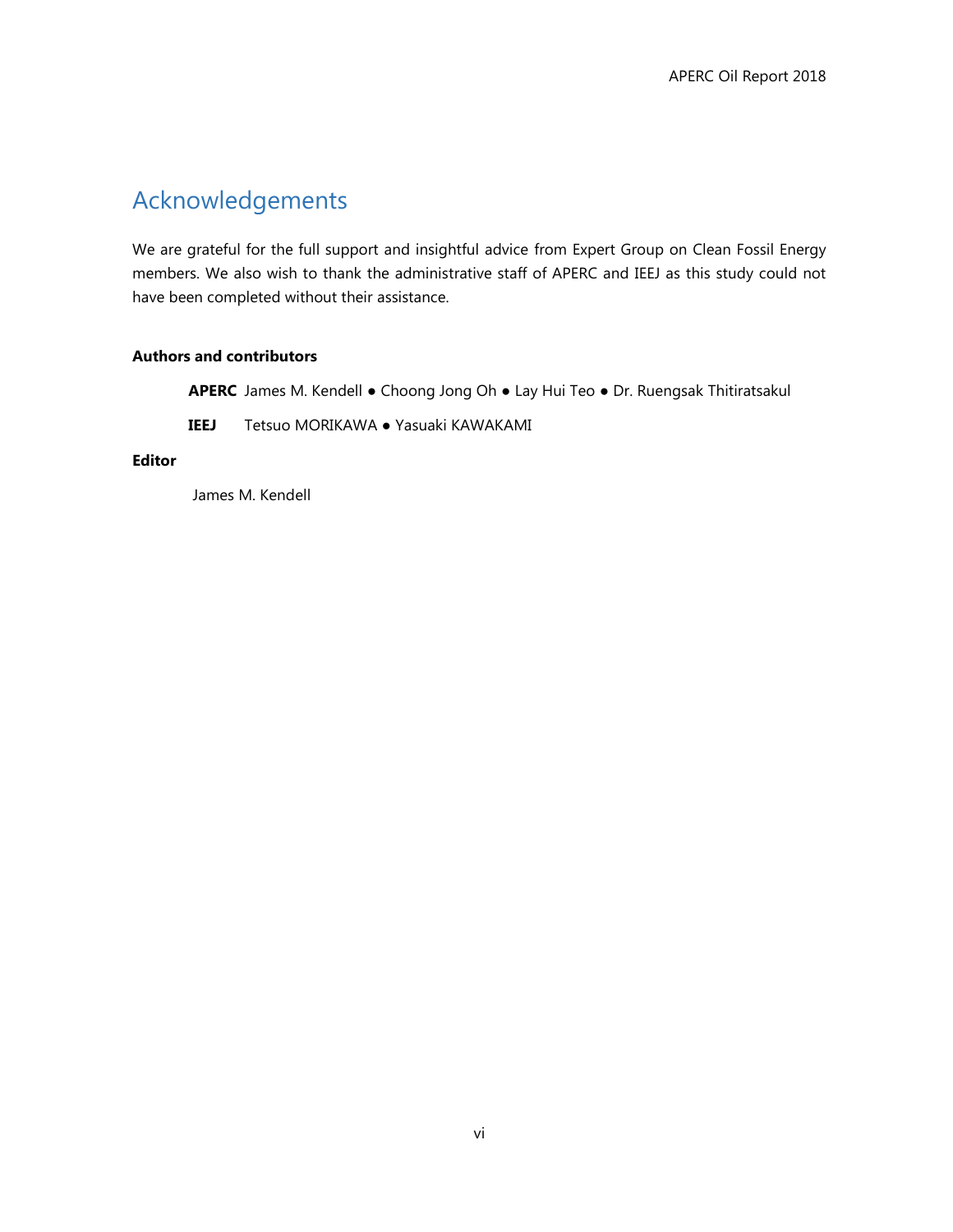# <span id="page-6-0"></span>Abbreviation and acronyms

#### Abbreviation

mt million tonnes

# Acronyms

| <b>APEC</b>  | Asia-Pacific Economic Cooperation        |
|--------------|------------------------------------------|
| <b>APERC</b> | Asia Pacific Energy Research Centre      |
| EIA          | Energy Information Administration, USA   |
| EGEDA        | Expert Group on Energy Data and Analysis |
| EU           | European Union                           |
| GDP          | gross domestic product                   |
| IEA          | <b>International Energy Agency</b>       |
| IEEJ         | Institute of Energy Economics Japan      |
| <b>USA</b>   | United States of America                 |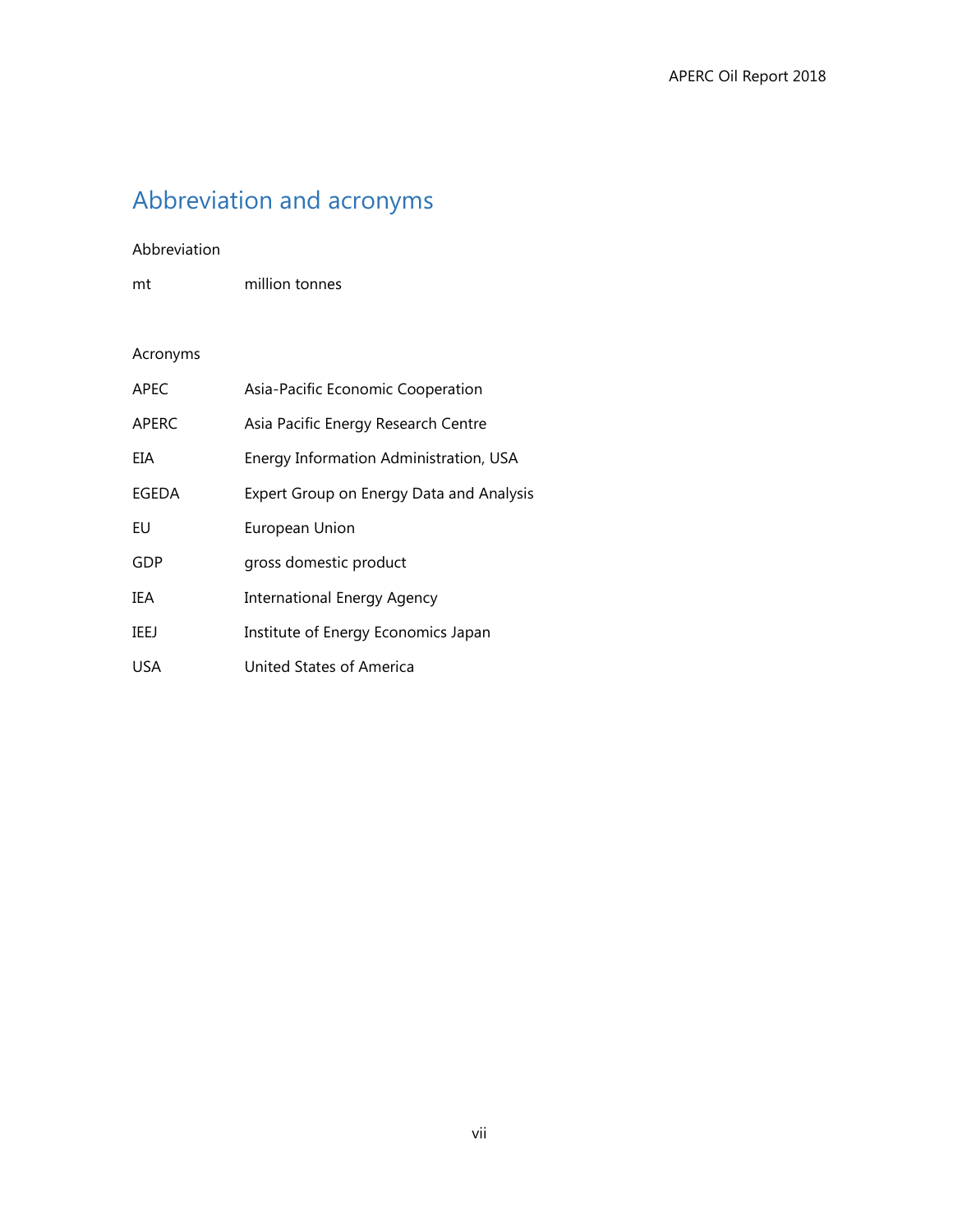# <span id="page-7-0"></span>List of figures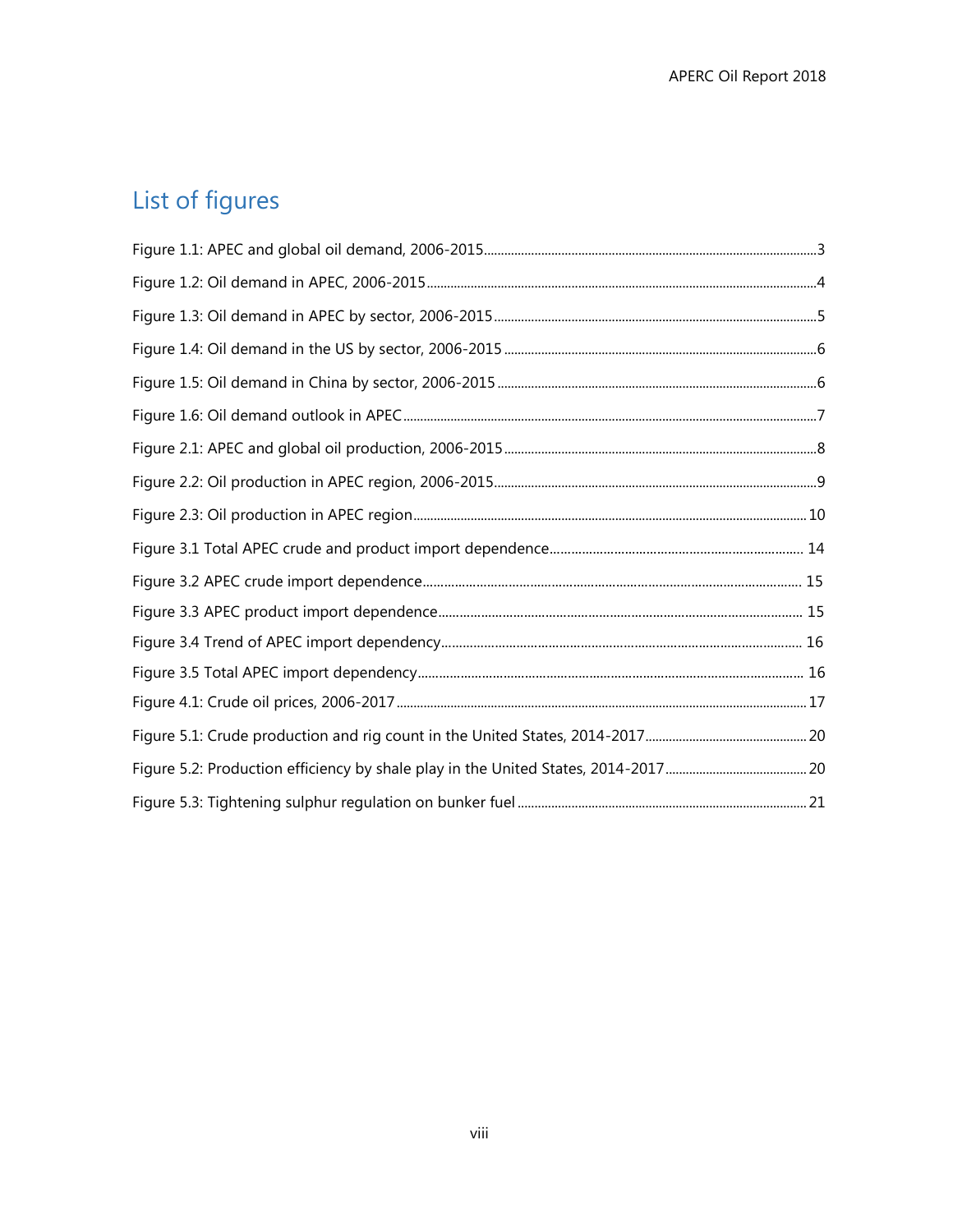# <span id="page-8-0"></span>List of tables

| Table 5.1: Options for global sulphur regulation by International Maritime Organization23 |  |
|-------------------------------------------------------------------------------------------|--|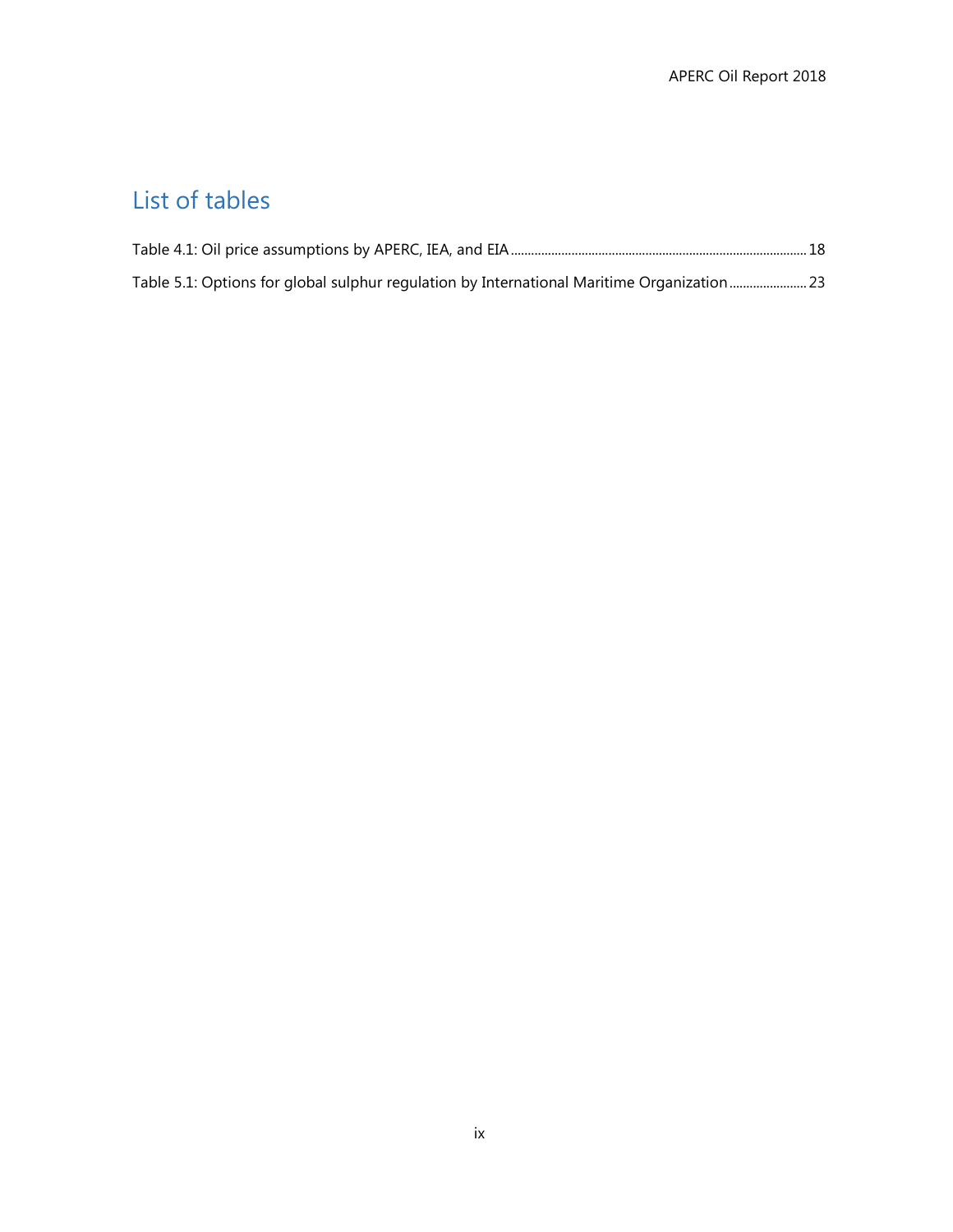# <span id="page-9-0"></span>Summary and key trends

- The APEC oil demand accounted for 53% of the world total demand of 4,341 million tonnes in 2015. The growth in the region for the decade was 0.5% p.a., which was lower than the rest of the world at 1.3% p.a. This was mainly due to the demand decrease in the US and Japan.
- The US was by far the largest oil consuming economy with 794 million tonnes in 2015 driven mostly by transport sector, followed by China with 535 million tonnes, driven by diversified demand from residential petrochemicals, and infrastructure development. The two economies accounted for 58% of the APEC total.
- Oil demand in the APEC is projected to increase by 2.4% p.a. to reach 2,605 million tonnes in 2020 led by China (5.7% p.a.) and South East Asia (SEA) (5.2% p.a.) from 2015 to 2020. The share of APEC oil demand will shift to Asia in the coming years.
- Global oil supply has been growing faster than demand since 2006. The total supply in 2015 was 4,359 million tonnes, 53% of which from APEC. The US and Russia are the largest producing economies and accounts for 61% of APEC. The US shale oil development over the past decade has resulted in the US dominating 74% of APEC supply growth from 2006 to 2015.
- Oil supply in the APEC is projected to increase by 0.4% per annum to reach 1,926 million tonnes in 2020. Most of the supply growth will come from North America while Russia, SEA, and Other Asia will show a decline. Therefore, unlike demand, the supply centre in APEC region will shift to North America in the future.
- As the US tight oil production increases, the US is getting closer to become a net crude oil exporter. The breakeven production cost of tight oil has dropped significantly by 30-40% over the years to the range of US\$ 39-48/barrel. It is forecasted that the US will boost its tight oil production further to the level of 4.6 million barrels per day (MMbbl/D) in 2020 and 6 MMbbl/D in 2030s.
- New refining capacities have been developed in SEA and Middle East (ME) to catch up with surging demand. With SEA striving to be energy self-sufficient, the total SEA economies plan to add a combined 1,400 thousand barrels per day (KBD) by 2022 while the ME is replacing its crude oil exports with higher-value finished-product exports.
- With the possible installation of US-Canada pipelines, a surge in oil trade is expected to take place along the US-Canada border. Other than North America becoming more self-sufficient in energy supply, the US-Canada pipelines are expected to create jobs and benefits for both economies.
- China's strategy to install the China-Central Asia oil pipeline helps to strengthen its energy security through the diversification of its oil import routes since Central Asia has abundant resources of oil and gas. Moreover, the pipeline also connect Central Asia to the rest of APEC and many economies in the region including Iran, Turkey, and Afghanistan.
- The vast differences of qualities among the petroleum products especially gasoline and diesel have considerably limited trade among APEC economies. The challenge ahead is whether APEC should harmonize its oil specifications to optimize APEC oil trade, alleviate environmental emissions, and reduce oil movement and its logistics costs.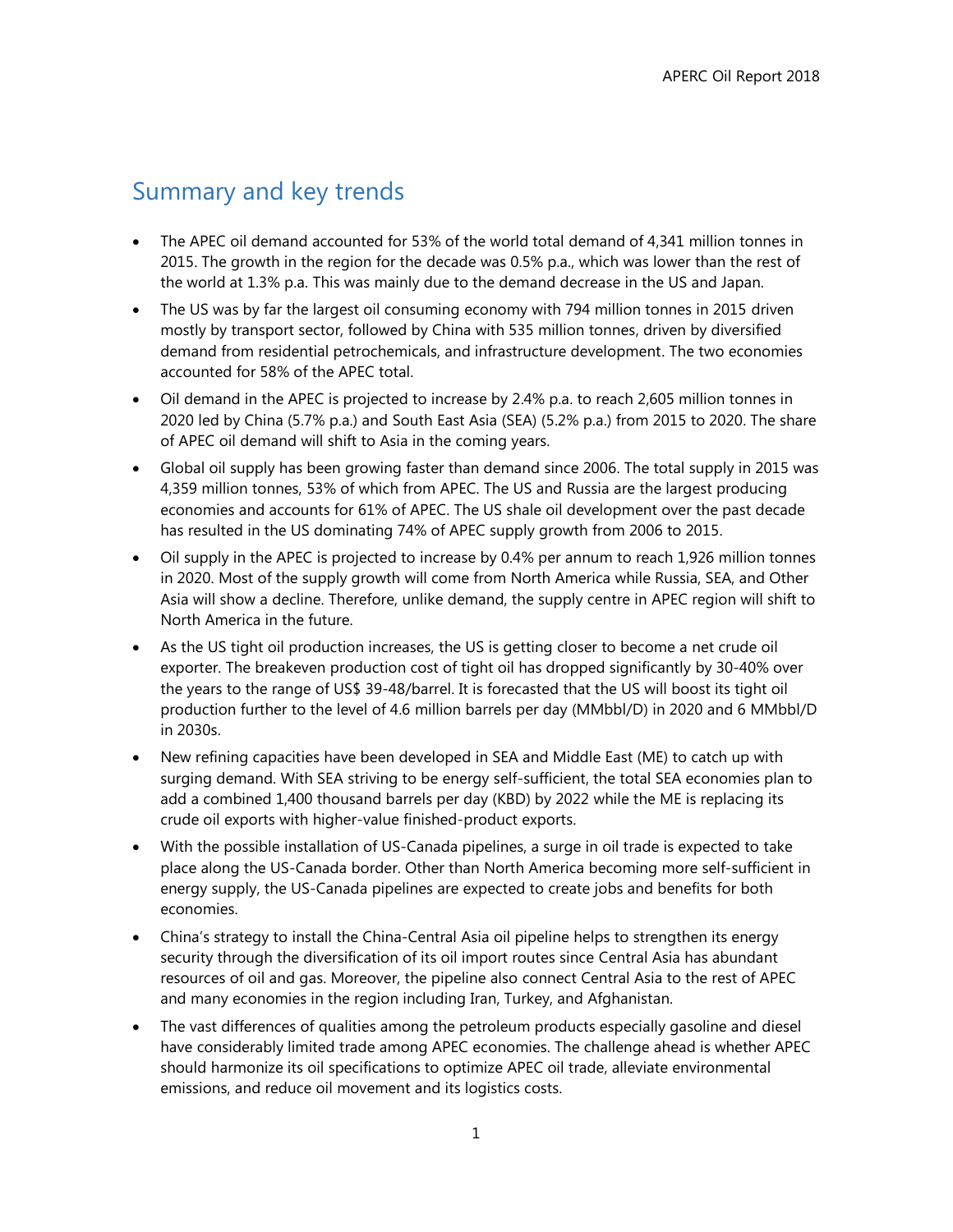- New tanker regulations to limit sulphur content (from 3.5% to 0.5%) on marine fuels to be enforced in 2020 by the International Maritime Organization (IMO) are based on the recognition that tightening the emission standard is necessary to mitigate the environmental impact stemming from bunker fuel. It is estimated that the change will cause a \$30/mt premium for a 0.5% blend over the 3.5% FO.
- APEC's declining trend to lower oil import dependency mainly reflects the US move to crude self-sufficiency through shale oil development over recent years. While the US is bringing the total APEC import dependency down, China is counteracting this to take the total APEC dependency up. It is projected that the APEC import dependency downtrend will continue in the next few years.
- The drop in oil prices has caused oil demand to rise in many economies but has not boosted economic activity as much as expected and the re-balancing of oil supply-demand has shifted the focus of the international oil market from oil exporting economies to oil importing economies. The crude prices start to recover again after the latest OPEC production cut in November 2016.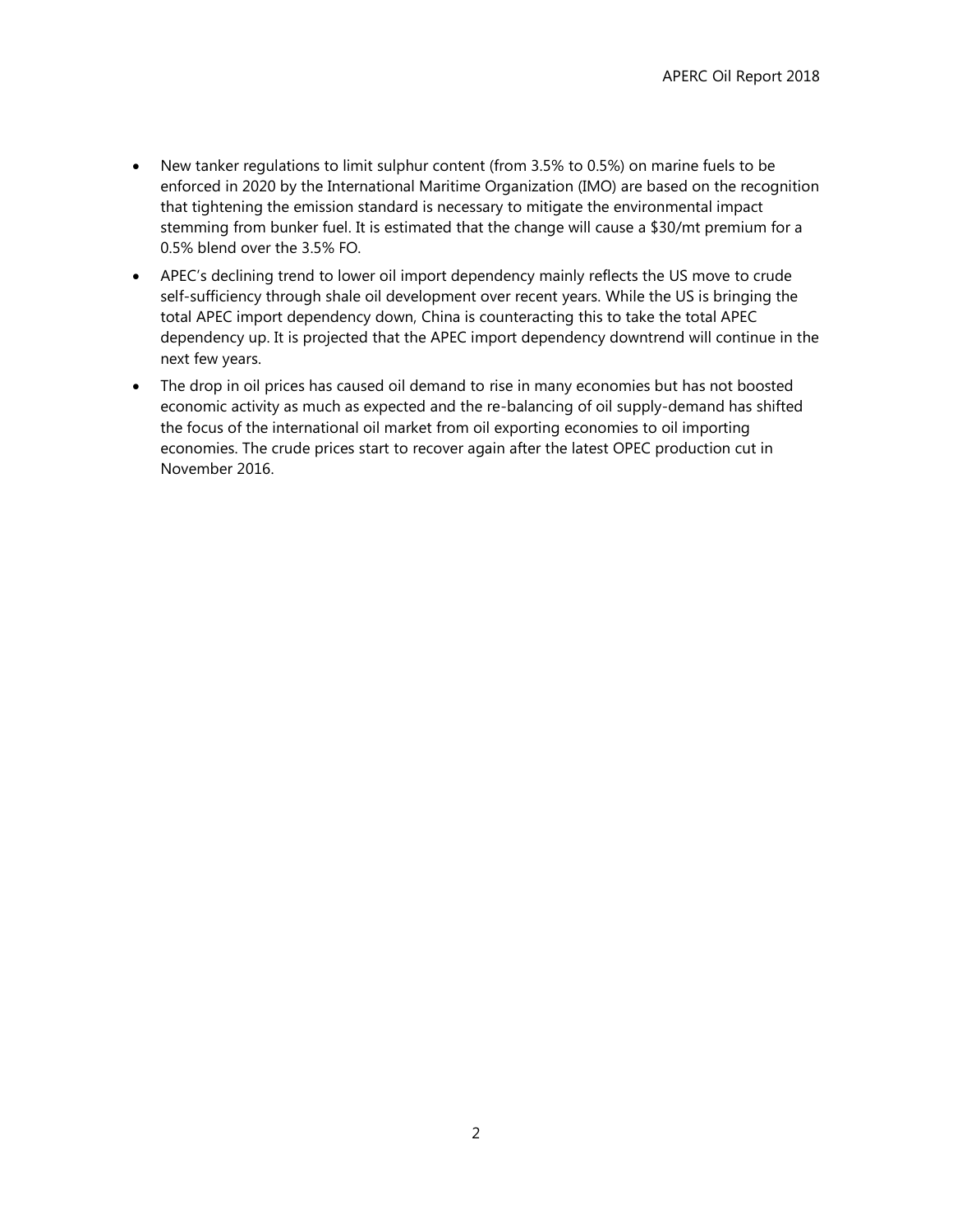# <span id="page-11-0"></span>Chapter 1: Demand

#### <span id="page-11-1"></span>Global context

Global oil consumption has been growing 0.9% per annum since 2006, and reached 4,341 million tonnes in 2015 (Figure 1.1). The APEC region accounted for 53% of the world total in 2015. The growth in the region for the past 10 years was 0.5%, which was lower than the rest of the world at 1.3%. This was mainly due to the demand decrease in the US and Japan.



#### <span id="page-11-3"></span>Figure 1.1: APEC and global oil demand, 2006-2015

<span id="page-11-2"></span>*Source: APEC (2017), BP (2017)*

#### Demand trend in APEC

Within the APEC region, the US was by far the largest oil consuming economy with 794 million tonnes in 2015 or 34% of the APEC total (Figure 1.2). The US was followed by China with 535 million tonnes in 2015. These two economies accounted for as much as 58% of the APEC total. With a growth rate of 4.5% per annum from 2006 through 2015, China was the fastest growing oil consumer in the region, too. Southeast Asia was another region with solid growth as demand increased by 2.4% per annum since 2006 to reach 215 million tonnes in 2015. On the other hand, Japan, the third largest consuming economy, was consuming less and less over the past 10 years. Its demand in 2015 was 187 million tonnes after a decrease of 2.4% per annum for the same period. Similarly, the US demand decreased by 1.4% per annum from 914 million tonnes in 2006 to 794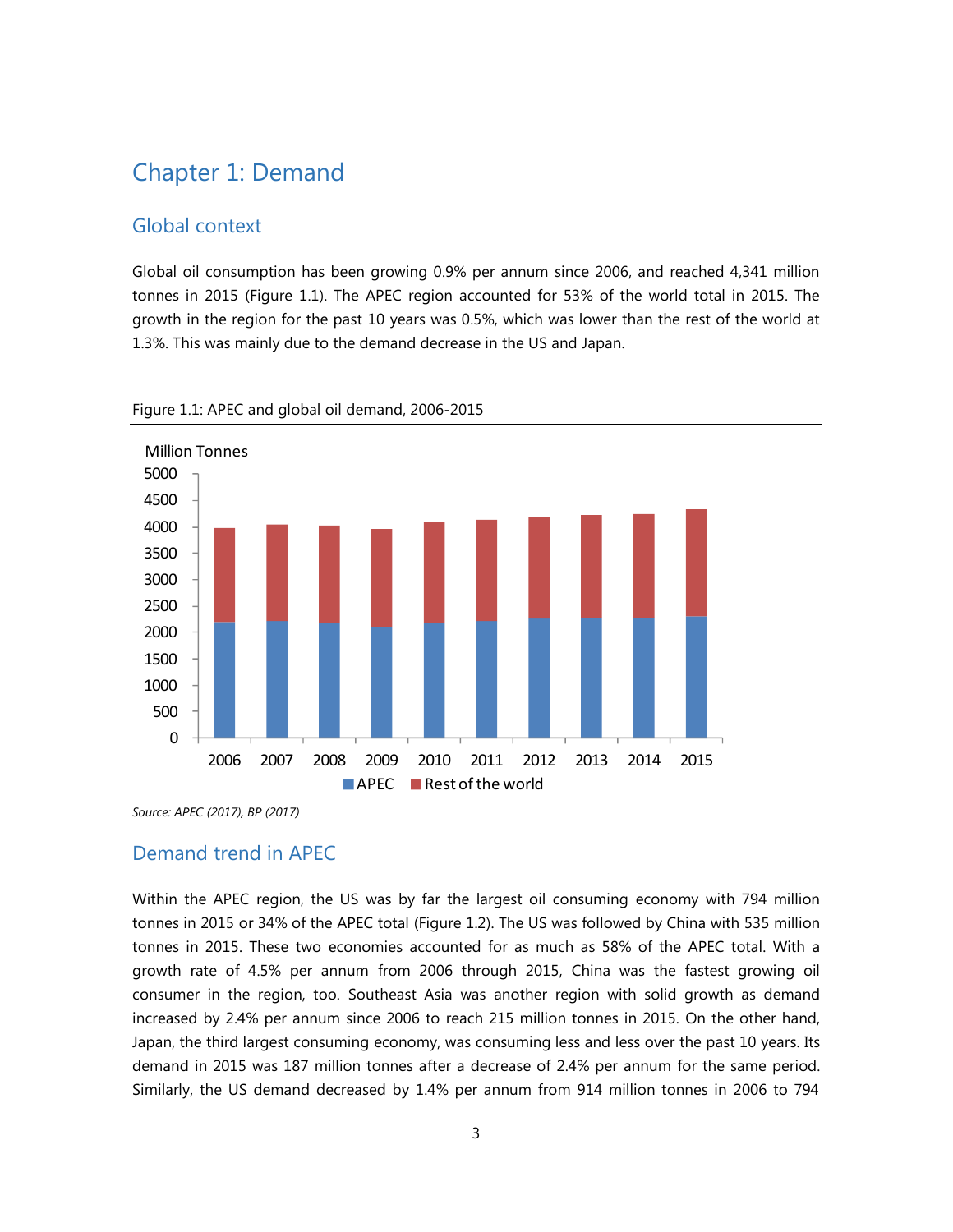million tonnes in 2015. Russia and other Asia Oceania (Republic of Korea, Chinese Taipei, Papua New Guinea, Australia, and New Zealand) show relatively solid demand growth, 1.6% and 1.1% since 2006 per annum, respectively. Demand in Other Americas, namely Canada, Mexico, Chile, and Peru, has been stable with around 220 million tonnes.



<span id="page-12-0"></span>Figure 1.2: Oil demand in APEC, 2006-2015

*Note: Other Asia Oceania = Republic of Korea, Taiwan, Papua New Guinea, Australia, and New Zealand Source: APEC (2017), BP (2017).*

Figure 1.3 represents APEC' oil demand by sector since 2006. It is clear that transportation is both the dominant and growing sector. The demand in transportation has increased 2.6% per annum and reached 1,251 million tonnes in 2015, 54% of the total oil demand in the APEC region. Non-energy use, mainly feedstock for petrochemicals, is the second largest demand sector with 385 million tonnes. Backed by strong demand of petrochemical products, oil use for non-energy has increased by 2.5% per annum. The industry and residential sectors also show solid demand growth of 2.8% and 3.7% per annum, respectively, mainly because of healthy GDP growth as well as diffusion of modern energy in the residential sector such as LPG for cooking fuel.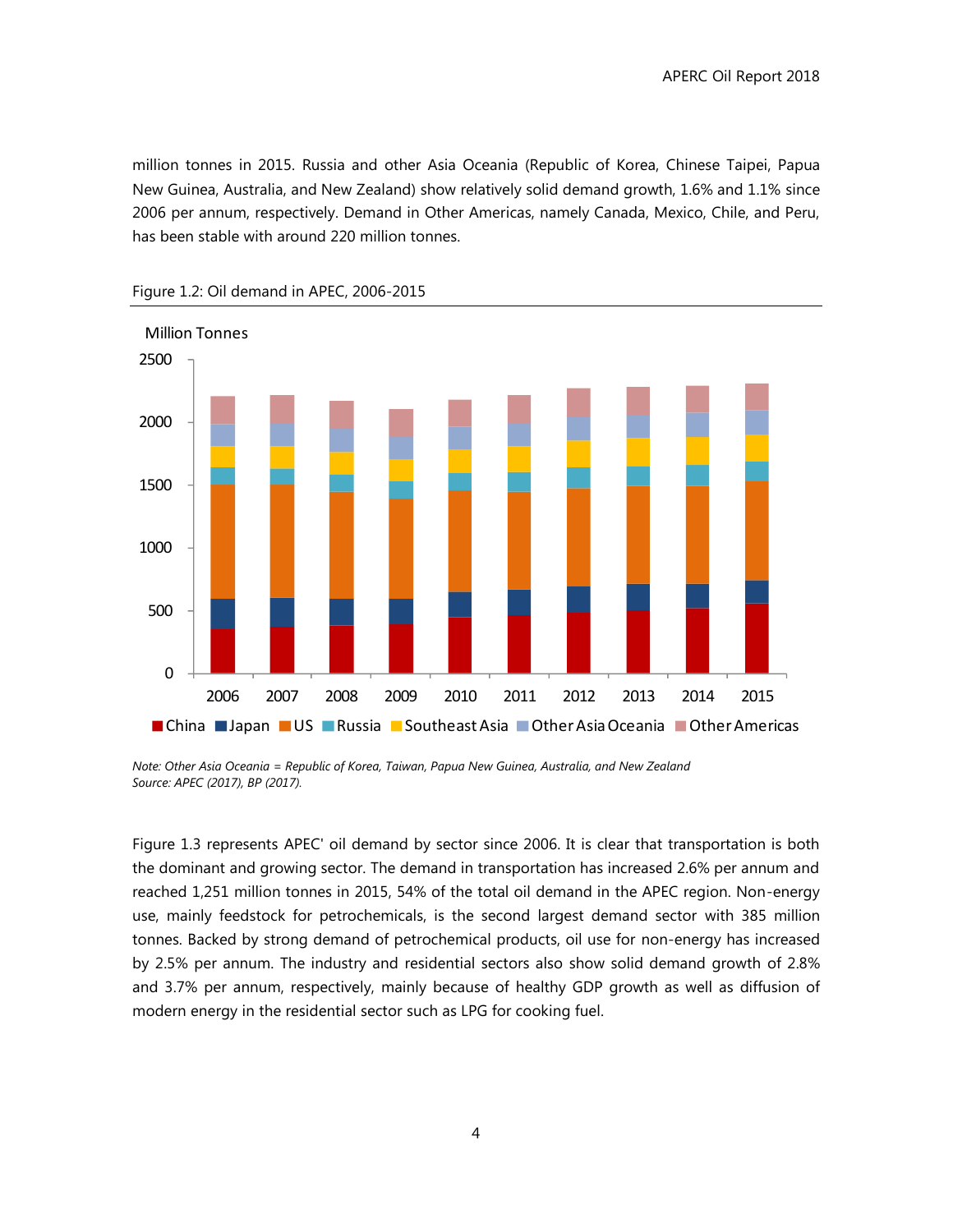

<span id="page-13-0"></span>Figure 1.3: Oil demand in APEC by sector, 2006-2015

The largest two consuming economies, the US and China, warrant further analysis. US demand is not growing while China is the growth engine not only in the APEC region but also at the global level. The US is very much a transportation-, or gasoline-, oriented market (Figure 1.4). China is more diversified in terms of demand sectors (Figure 1.5). Infrastructure development, diffusion of oil products in the residential sector, and rapid expansion of petrochemical plants explain the relatively strong growth in other sectors in China. Additionally, that building-up strategic reserved could have resulted in demand growth, although it is not clear to what extent due to data unavailability.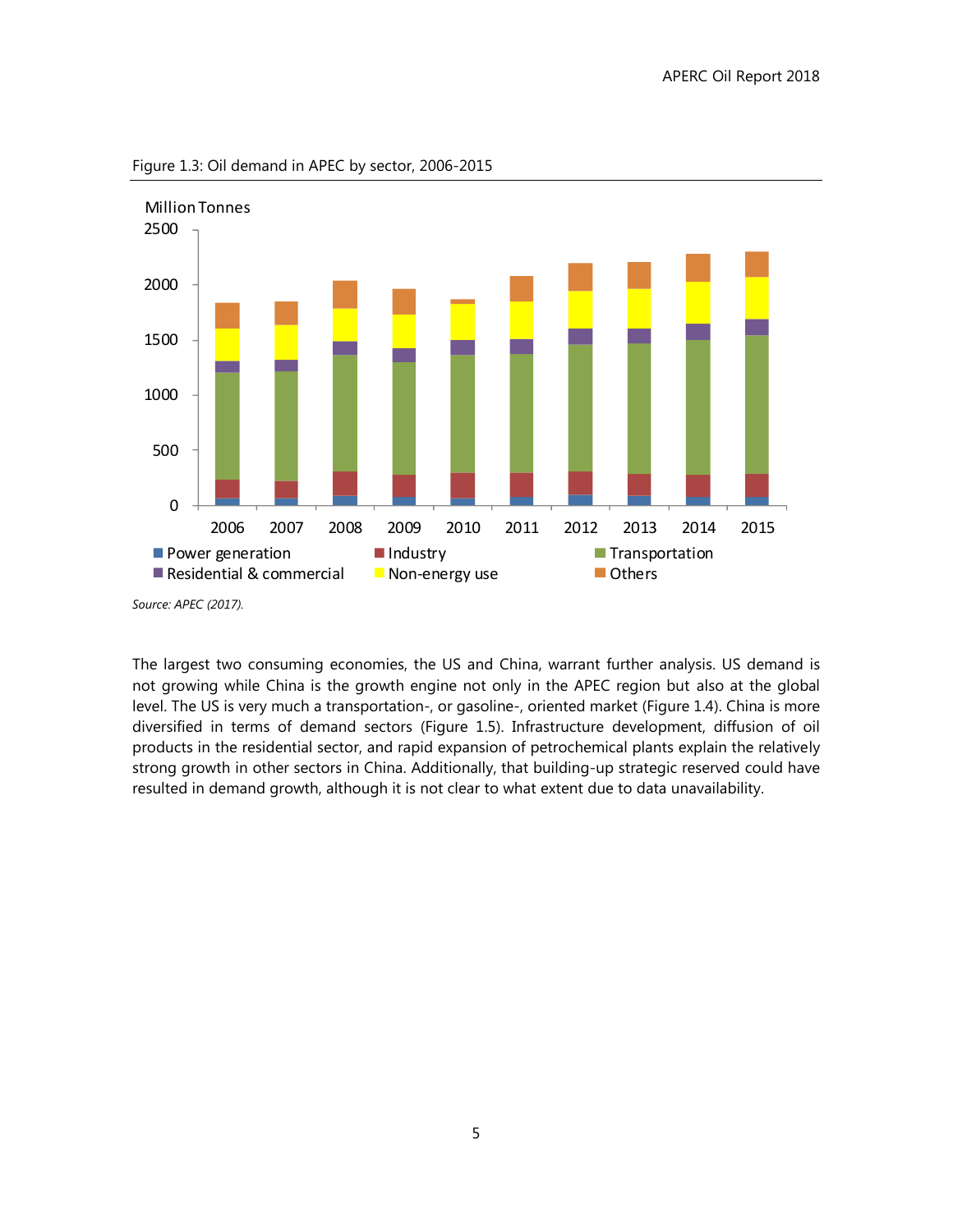

<span id="page-14-0"></span>Figure 1.4: Oil demand in the US by sector, 2006-2015

*Source: APEC (2017).*

<span id="page-14-1"></span>





*Source: APEC (2017).*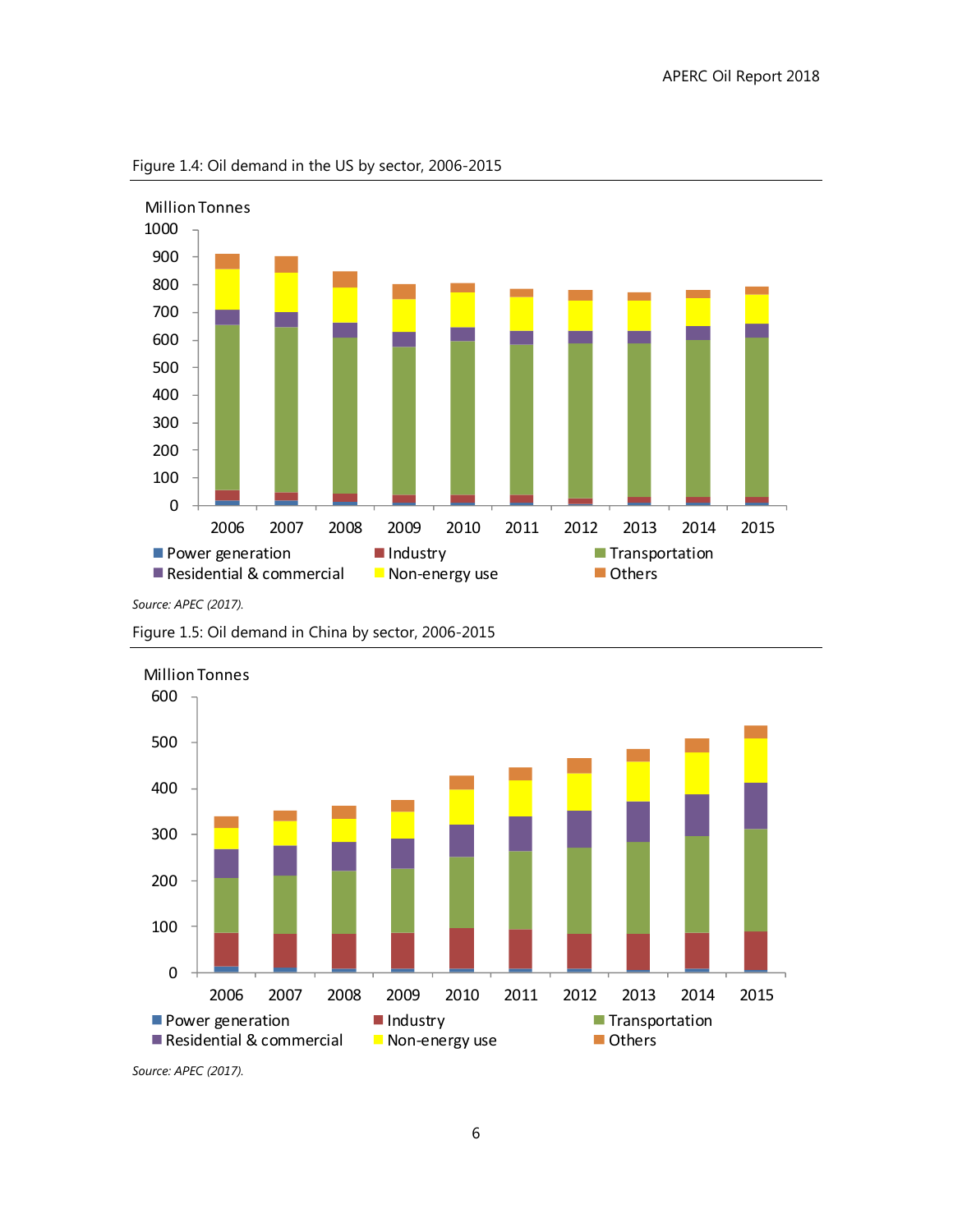#### <span id="page-15-0"></span>Demand outlook

Oil demand in the APEC region is projected to increase by 2.4% per annum to reach 2,605 million tonnes in 2020. The largest growth will happen in China, where the demand will increase by as much as 5.7% per annum from 2015 to 2020. South East Asia is another growth engine in oil demand in APEC region, where the growth rate will be 5.2% for the same period. On the other hand, the demand in Japan is likely to decline by 0.7% per annum for the same period. Demand in other regions will increase, albeit relatively modestly. As a result, the share of China and Southeast Asia demand in the APEC region will expand from 25% and 10% in 2015 to 32% and 12% in 2020, respectively. It is clear therefore that the share of APEC oil demand will shift more to Asia in the coming years.



<span id="page-15-1"></span>Figure 1.6: Oil demand outlook in APEC

*Source: APEC (2016).*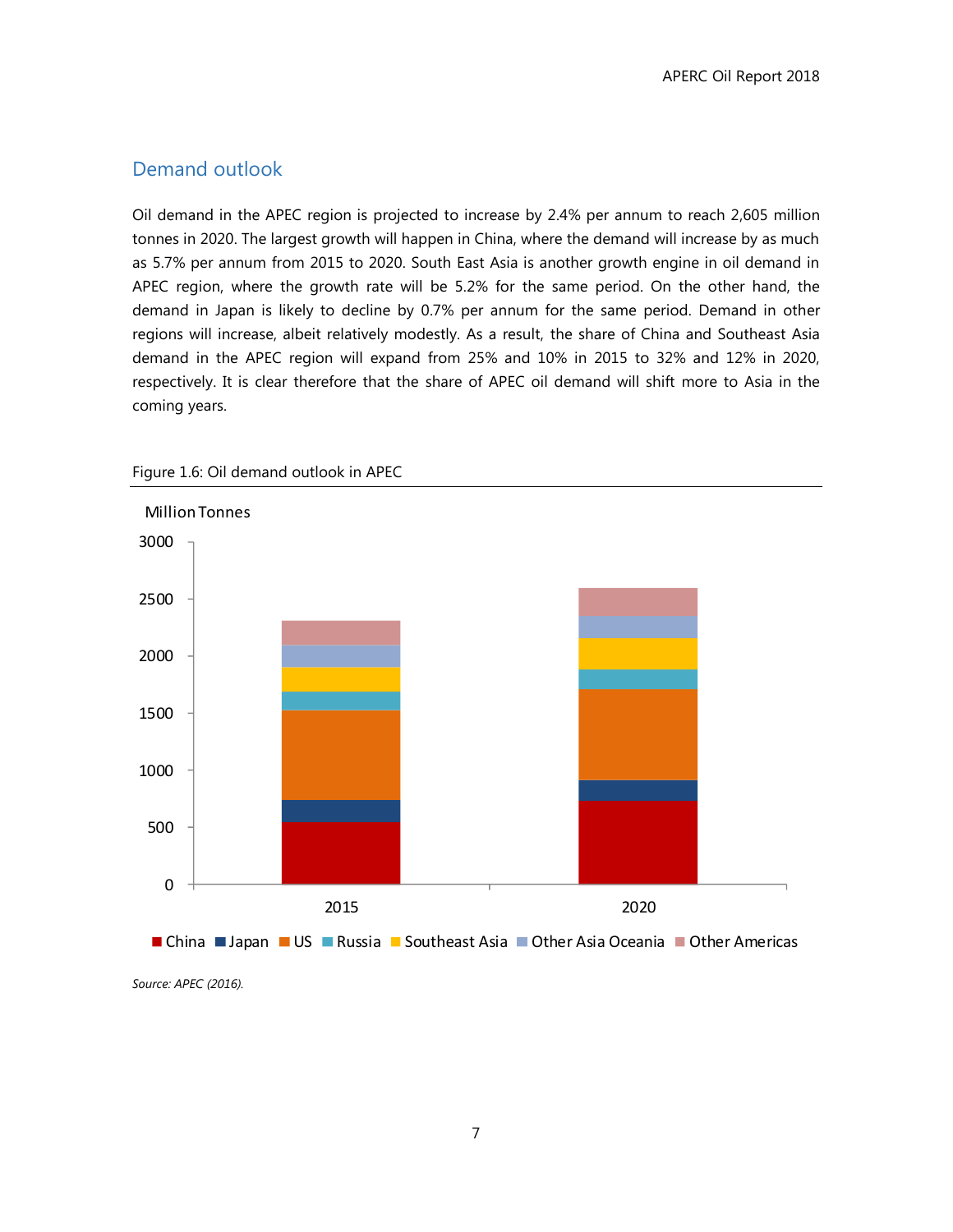# <span id="page-16-0"></span>Chapter 2: Supply

#### <span id="page-16-1"></span>Global context

With an annual growth rate of 1.0%, global oil supply has been growing faster than demand since 2006. The total supply in 2015 was 4,359 million tonnes, of which the APEC region including the largest producing economies like the US and Russia. Within the APEC region, Indonesia was once an OPEC member economy, but it suspended its membership in 2016. 74% of the APEC growth between 2006 and 2015 is achieved by the US, particularly through shale oil expansion, which will be discussed further in section 5.



<span id="page-16-3"></span>Figure 2.1: APEC and global oil production, 2006-2015

<span id="page-16-2"></span>*Source: APEC (2017).*

# Supply trend in APEC

Within the APEC region, the US and Russia are the largest producing economies with 582 and 536 million tonnes in 2015, respectively. These two economies share as much as 61% of the APEC region annual total. This is followed by Canada and China with 226 and 217 million tonnes in 2015. In terms of supply growth, the US is by far the largest with an annual rate of 6.2% from 2006 to 2015. The incremental production increase in the US since 2006 was 264 million tonnes, which is greater than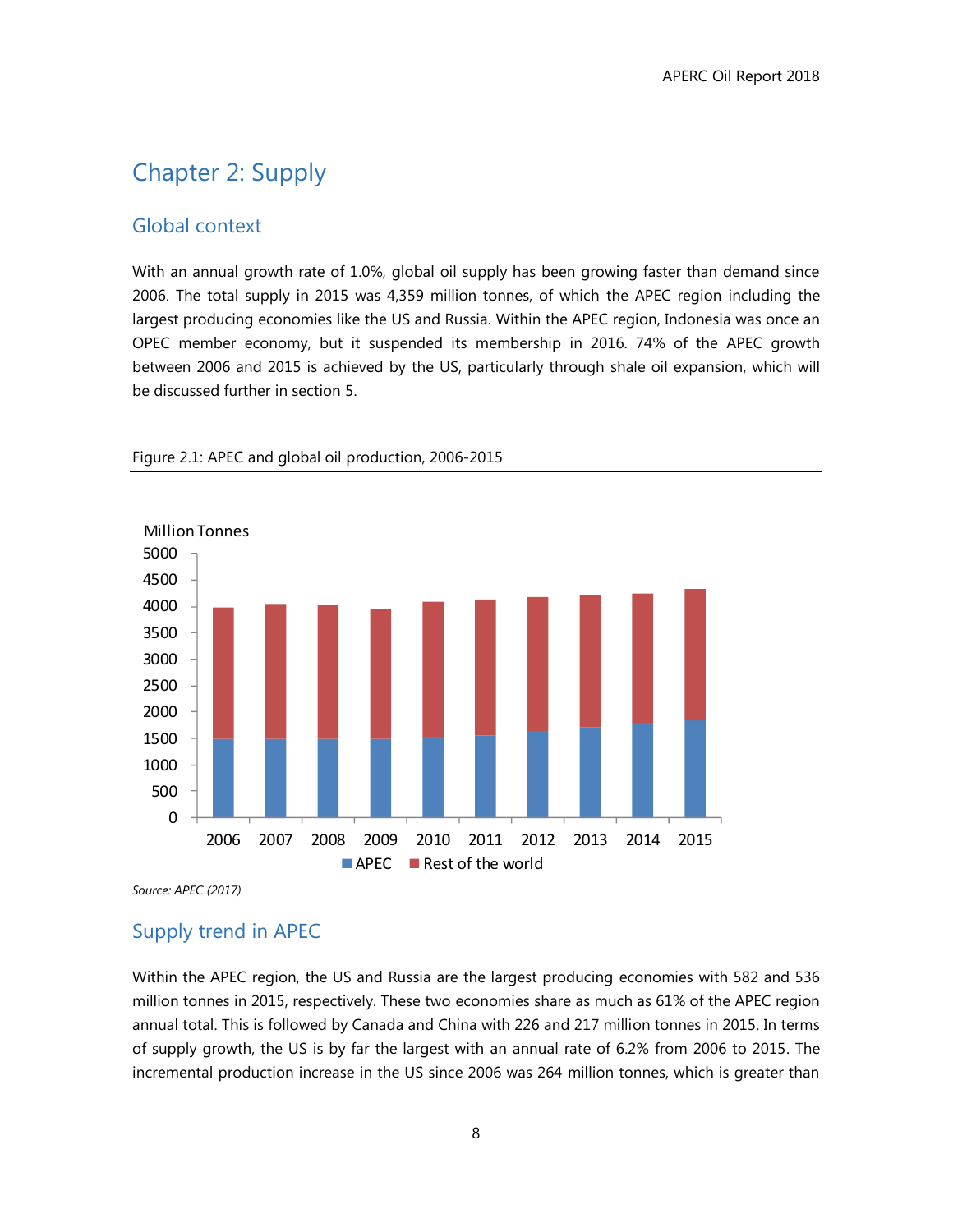the total production of Canada or China. Other regions and economies generally show declining trends. In 2015 Mexico, another major producing economy, produced 60 million tonnes less than it did in 2006. Southeast Asia and Other Asia Oceania have also declined slightly.



<span id="page-17-1"></span>Figure 2.2: Oil production in APEC region, 2006-2015

## <span id="page-17-0"></span>Supply outlook

Oil supply growth in the APEC region is likely to struggle to keep up with demand growth. Supply is projected to increase by 0.4% per annum to reach 1,926 million tonnes in 2020. Most of the supply growth will come from North America where the development of unconventional oil in the region will push up production by 97 million tonnes from 2015 to 2020. However, in 2017, companies like Statoil, Shell, and ConocoPhilips divested their oil sand assets in Canada. To what extent these divestments affect future oil sand production in the country will remain to be seen. Meanwhile, Russia, Southeast Asia, and Other Asia will show a decline of 34 million tonnes altogether for the same period. Therefore, unlike demand, the supply centre in APEC region will shift to North America in the future.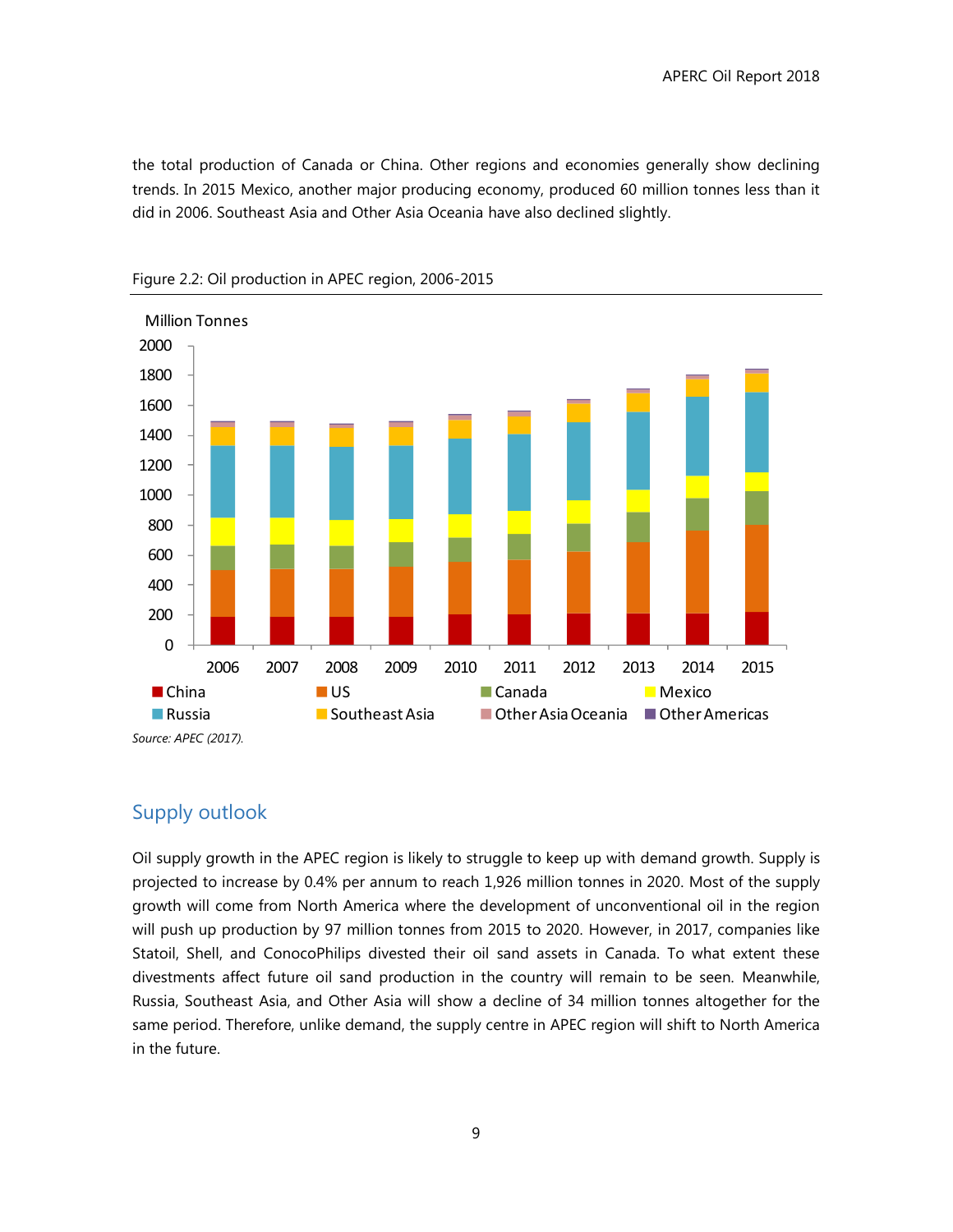<span id="page-18-0"></span>

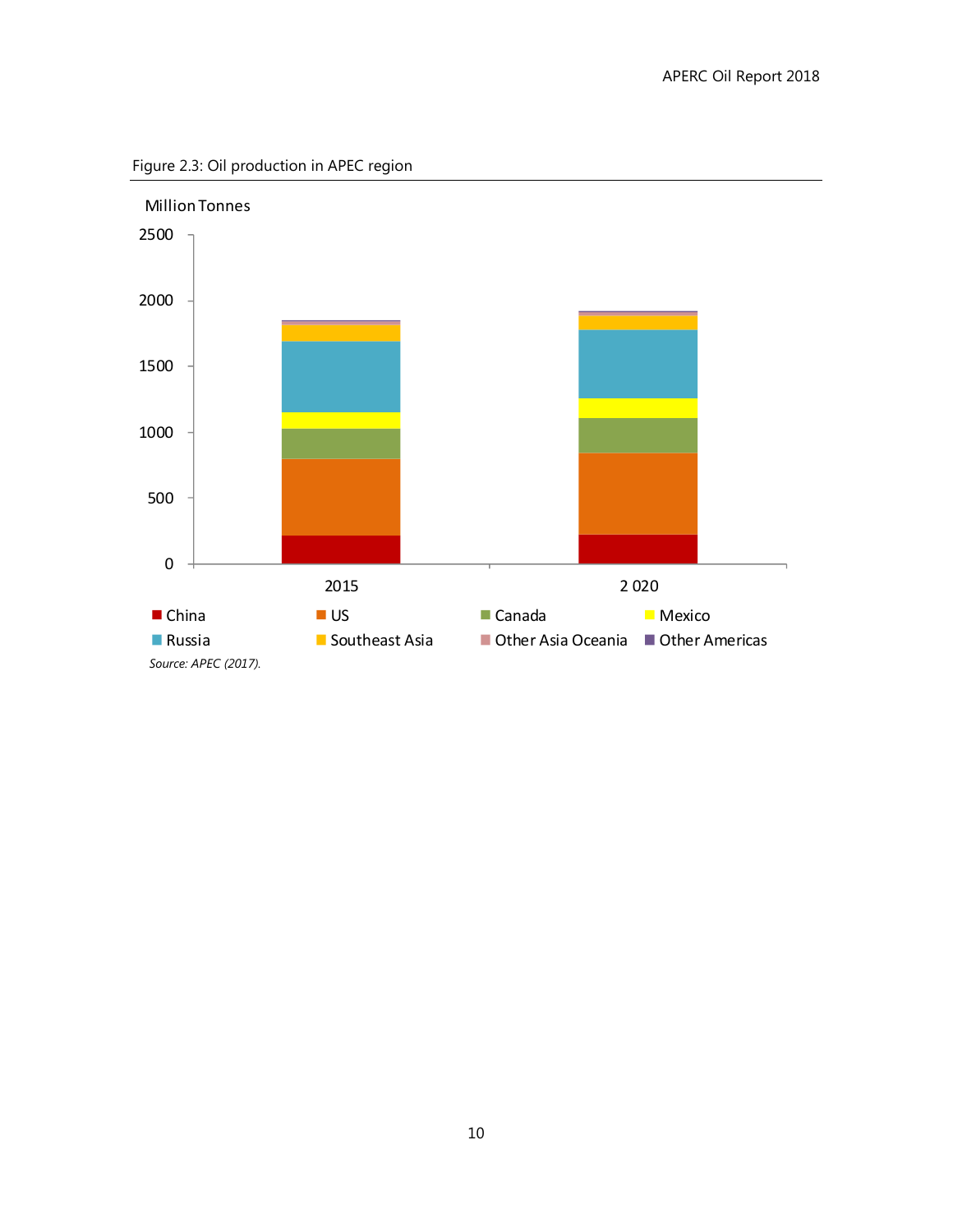# <span id="page-19-0"></span>Chapter 3: International trade

Selected factors that influence international oil trade are discussed in this chapter. The discussion is separated into supply, demand, supply and distribution infrastructure, market movement and environmental issues.

The key factor in supply is the impact of US tight oil development on trade while on the demand side, this chapter will discuss the impact of refining capacity in Asia and the Middle East. The impact on trade from the construction of US-Canada and China-Central Asia oil pipelines is analysed in the Supply and Distribution Infrastructure section. In market movement, this chapter will discuss the future oil price and in environmental issues, the difference among motor gasoline specifications that restrict oil trade and International Maritime Organization's 2020 sulfur quality standards.

Other indirectly influencing factors are not included for discussion in this chapter, e.g., oil inventory, upstream spare capacity, the weakening dollar, investment trends in the oil business, risks in the oil trade, etc.

# <span id="page-19-1"></span>Supply

# <span id="page-19-2"></span>Impact of tight oil on future trade

As US tight oil production increases, trade will react to the fact that the US is becoming less crude oil import dependent. The breakeven production cost of tight oil has dropped significantly over the years (by 30-40% vs 10-12% for other oil projects) to the range of US\$ 39-48/barrel (FT, 2016) which increases its potential to be more competitive with conventional crude oil. Tight oil production has already reached 4.3 MMbbl/D in 2016, an equivalent of 48% of the total US production (EIA, 2017a). It is forecasted that the US will boost its tight oil production further to the level of 4.6 MMbbl/D in 2020.

As a result, the US is getting closer to become a net crude oil exporter instead of a net crude oil importer, most likely within a decade. A subsection at the end of this chapter will specifically discuss how APEC import dependence on crude oil and oil products changes.

## <span id="page-19-3"></span>Demand

## <span id="page-19-4"></span>Refining capacity addition in SEA and ME

Significant growth in new refining capacity has been observed in South East Asia (SEA) and Middle East (ME) to catch up with surging demand. With SEA striving to be energy self-sufficient using its own production capabilities instead of depending on imports, the total SEA economies plan to add a combined 1,400 thousand barrels per day (KBD) between now and 2022. The Middle East is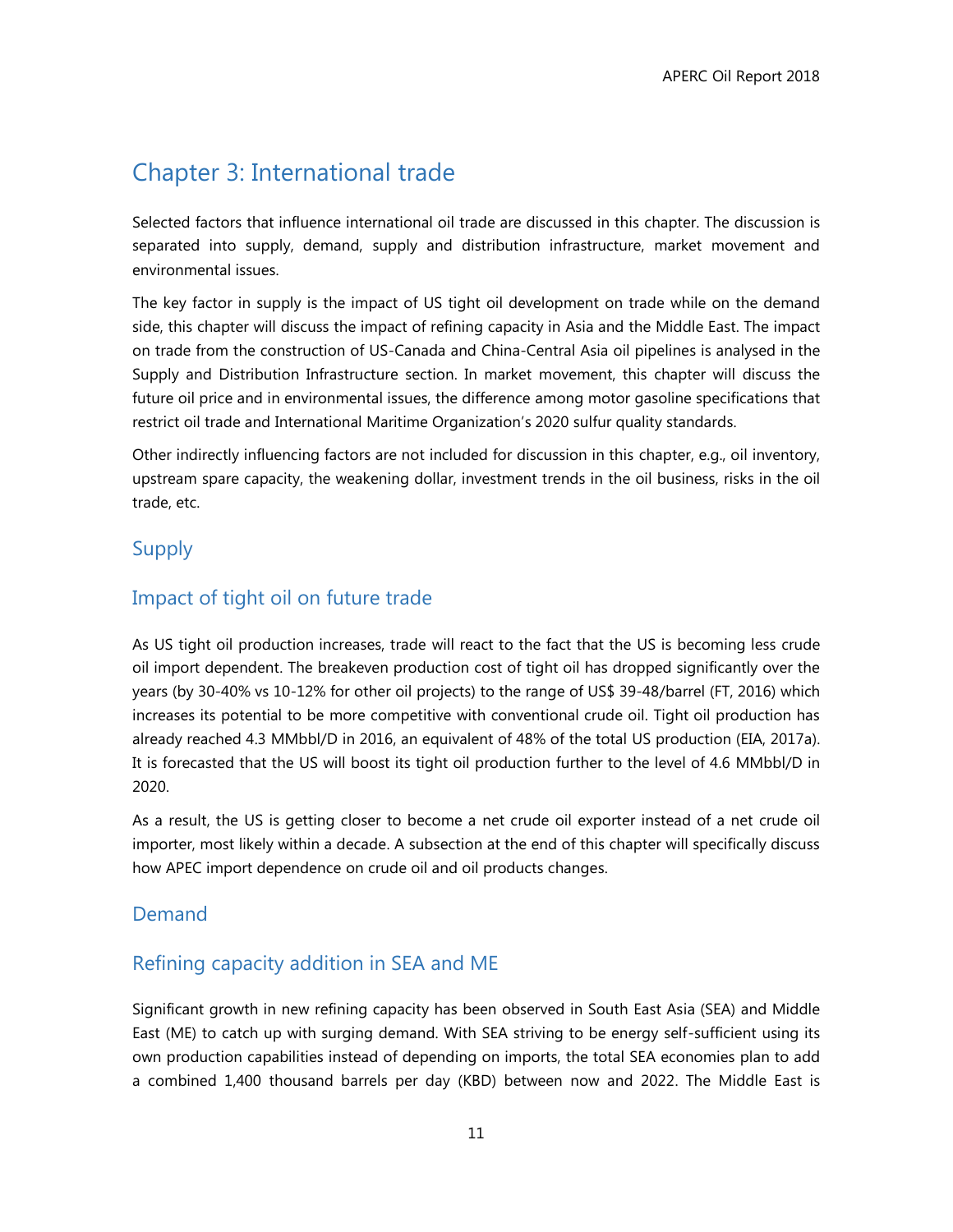moving to replace its crude oil exports with higher-value finished-product exports to be produced from existing and additional 2,600 KBD refining capacity to be installed between now and 2022 (OGJ, 2016). Key players like China and India also plans to install another 400 KBD by 2019 and 800 KBD in 2021, respectively, which will result in Asia having spare capacity of up to 5,300 KBD. It is expected that trade will significantly increase along with these new capacities.

#### <span id="page-20-0"></span>Supply and distribution infrastructure

#### <span id="page-20-1"></span>Keystone XL and other US-Canada pipelines

With the possible installation of US-Canada pipelines (Keystone XL from Alberta to Nebraska and other pipelines such as Dakota Access from North Dakota to the Patoka, Illinois, storage hub, Transmountain pipeline from Alberta to British Columbia and Enbridge Line 3 connecting Alberta and Manitoba to North Dakota and Wisconsin in the US), a surge in oil trade is expected to take place along the US-Canada border. More frequent oil movements imply that supply within North America is becoming more self-sufficient instead of relying on supply from the Middle East and others. The US-Canada pipelines are expected to create jobs and benefits for both economies but the project justifications are based on environmental, national security and foreign policy implications. The used-to-be-traded quantities to the US will need to find a new home when these pipeline installation projects are completed.

#### <span id="page-20-2"></span>China-Central Asia oil pipeline installation

Another oil supply development can be seen from China's strategy to install the China-Central Asia oil pipeline in order to strengthen its energy security through the diversification of its oil import routes. The advantage of this very long and expensive pipeline is in the connectivity of Central Asia to the rest of APEC. Geopolitically, Central Asia is very important due to its strategic location. Central Asia with its potentially abundant resources of both oil and gas can conveniently connect with many economies in the region including Russia, Iran, Turkey, and Afghanistan.

#### <span id="page-20-3"></span>Market movement

#### <span id="page-20-4"></span>Impact of oil price on trade

The oil price has fallen for the past three years driven mainly by the increased supply of unconventional oil in addition to surplus conventional oil and diminishing oil demand from the slowdown of economic growth especially in China and Europe. Moreover, instead of trying to intervene in the oil price drop, OPEC abandoned its policy of not cutting production (Nov 2016). The drop in oil prices (from \$90-100/barrel in 2014 to \$50-55/barrel in 2017) has caused oil demand to rise in many economies but has not boosted economic activity as much as expected. It is noticeable that the re-balancing of oil supply-demand has shifted the focus of the international oil market from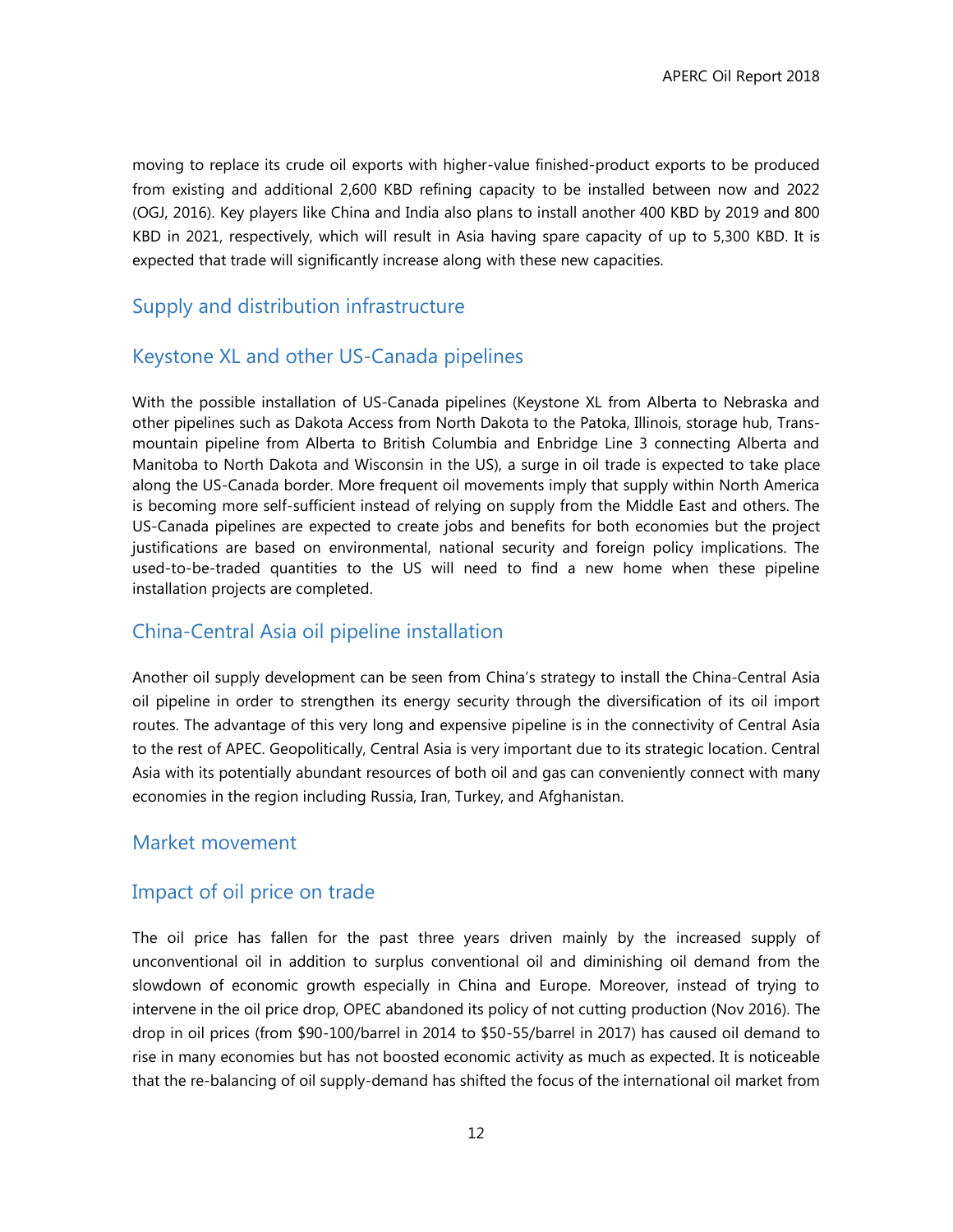oil exporting economies (OPEC, Russia, etc.) to oil importing economies (China, India, Japan, EU, etc.).

#### <span id="page-21-0"></span>Environmental issues

#### <span id="page-21-1"></span>Gasoline and gas oil trade restriction

Gasoline and gas oil trade may be hampered by the differences in their quality specifications. It is unavoidable that many different quality standards especially in gasoline and gas oil have been adopted, utilized and traded in APEC economies, e.g., EURO III, EURO IV, EURO V, and etc. The vast differences of qualities among these grades have considerably limited trade among APEC economies. The challenge ahead is whether APEC should harmonize its oil specifications to optimize APEC oil trade, alleviate environmental emissions, and reduce oil movement and its logistics costs or whether APEC should replace these gasoline- and diesel-powered cars with the electric vehicles.

### <span id="page-21-2"></span>Impact of IMO's 2020 global sulfur cap on trade

New tanker regulations to limit sulphur content (from 3.5% to 0.5%) on marine fuels to be enforced in 2020 present a new factor in fuel oil prices. Although low sulphur fuel oil (LSFO) can be produced several ways (e.g., cracking fuel oil (FO) to gasoil (GO), changing to run sweeter crude and deep desulfurization of FO), all of these choices lead to higher costs of production. It is estimated that there will be a \$30/mt premium for a 0.5% blend over the standard 3.5% FO (S&P, 2016). The impact is expected to be borne by refiners, crude producers, shipowners and bunker suppliers. There will be changes in trade flows as regional disparities in compliant bunker fuel output are expected. It is also expected that the new and planned refinery upgrades in the Middle East are expected to lead to a surplus of compliant fuel oil, while North America, Africa and Asia-Pacific are expected to be in deficit.

## <span id="page-21-3"></span>APEC import dependency**<sup>1</sup>**

 $\overline{a}$ 

## <span id="page-21-4"></span>Crude and product import dependency

APEC's total crude and products import dependence showed a declining trend over the years, from 34% (2005) to 23% (2015) (Figure 4). Dependence fell slowly during the early years (between 2005 and 2010) as APEC relied on crude imports and has declined much faster during 2010 and 2015. The total import dependency in this period dropped significantly at about 2.2% per year from 32%

<sup>&</sup>lt;sup>1</sup> import dependence = (net import + stock changes) / total supply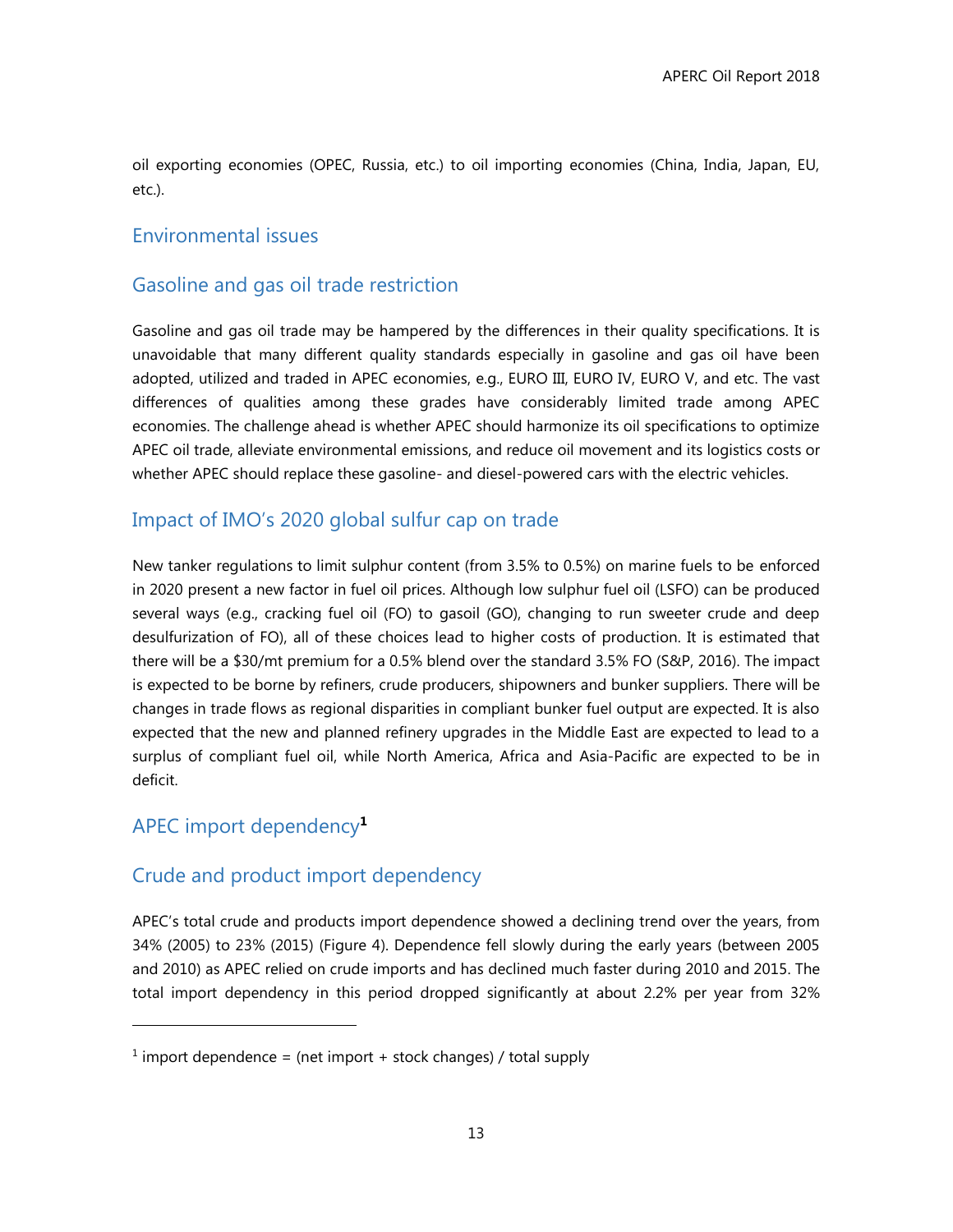(2010) to 23% (2015). Both crude oil and product import dependencies fell by 6% (from 37% to 31%) (Figure 5) and by 3% (from -6% to -9%) (Figure 6), respectively.

APEC's move to lower import dependency mainly reflects the US move to crude self-sufficiency through shale oil development and production over recent years. The US, as a major crude oil consumer in APEC, imports crude and products at an equivalent of 30% and 14% of total APEC, respectively. Its total import dependency has come down by 21% in five years (from 61% (2010) to 40% (2015)). Crude oil import dependency is down from 64% to 42% and the product import dependency is down from -6% to -16%.

China, on the other hand, has become more crude import dependent over the years. For the past five years, crude oil import dependency had increased from 54% (2010) to 60% (2015) and so had the total (crude and product) import dependency. China's product dependency had not changed much and contributed very little to its total import dependency. While the US is bringing the total APEC import dependency down, China, which represented 26% of APEC crude consumption, is counteracting this to take the total APEC dependency up.

APEC, as a whole, is nevertheless getting closer to oil independence especially in the last few years during which the import dependency is declining at a very fast pace. This implies that reliance on raw material acquisition has been limited to a few economies.

It is projected that the APEC import dependency downtrend will continue in the next few years (Figures 7 and 8). It is very likely that the total APEC will be at either a low or medium import dependence level and will eventually switch to be an export economy in the long-run.



Figure 3.1 Total APEC crude and product import dependence

*Source: APERC analysis and IEA (2017a).*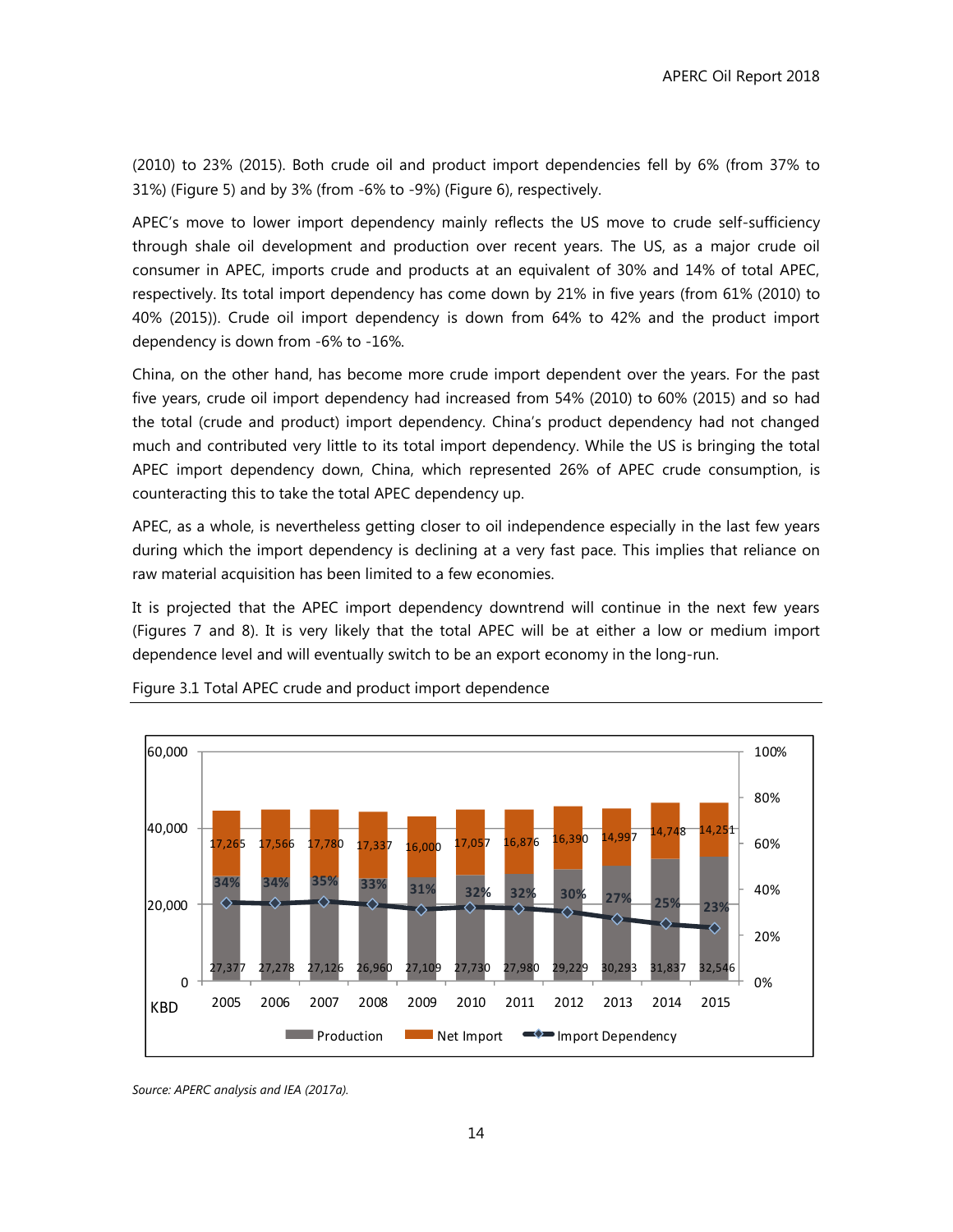

Figure 3.2 APEC crude import dependence

*Source: APERC analysis and IEA (2017a).*



Figure 3.3 APEC product import dependence

*Source: APERC analysis and IEA (2017a).*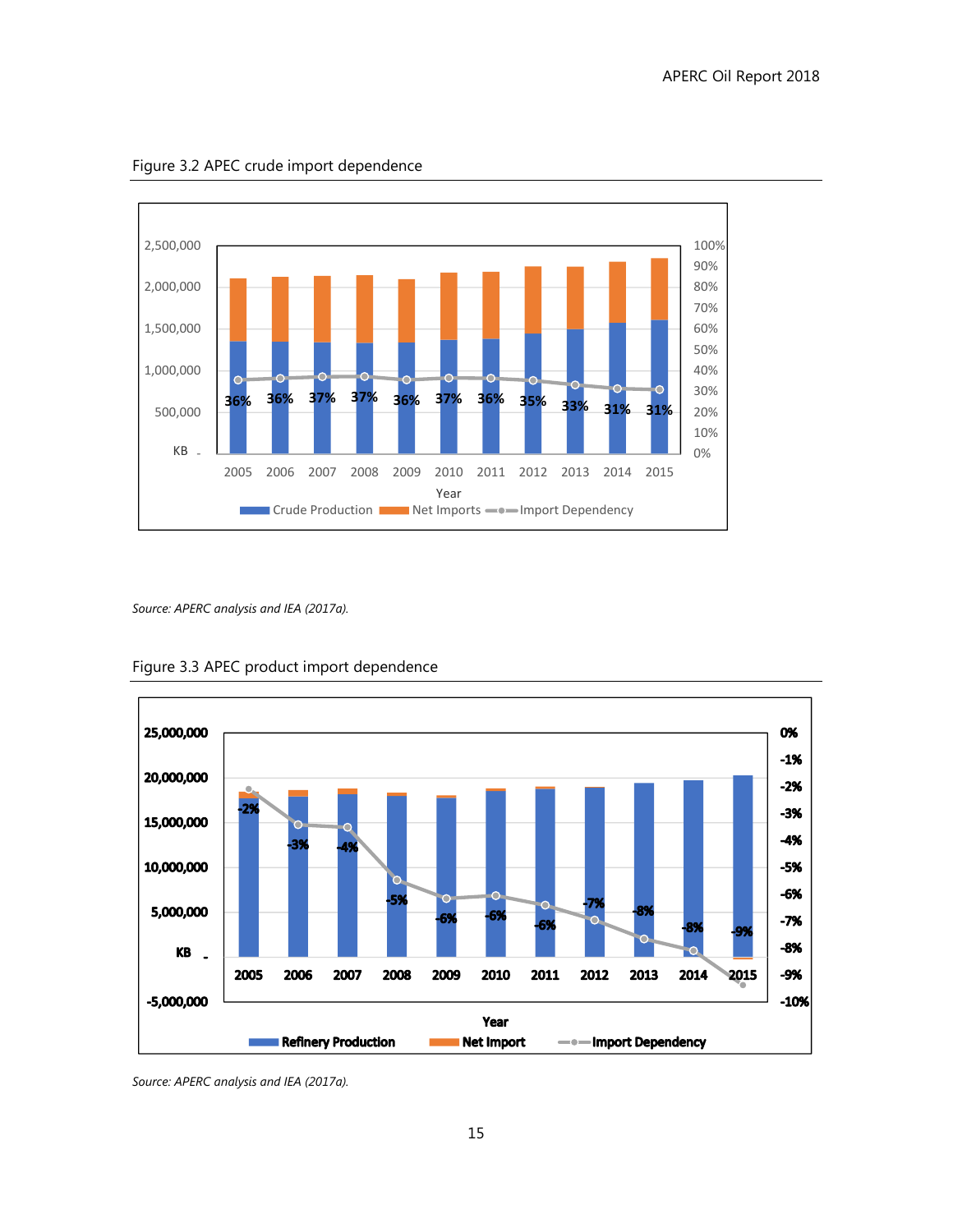Figure 3.4 Trend of APEC import dependency



*Source: APERC analysis and IEA (2017a).*





*Source: APERC analysis and IEA (2017a).*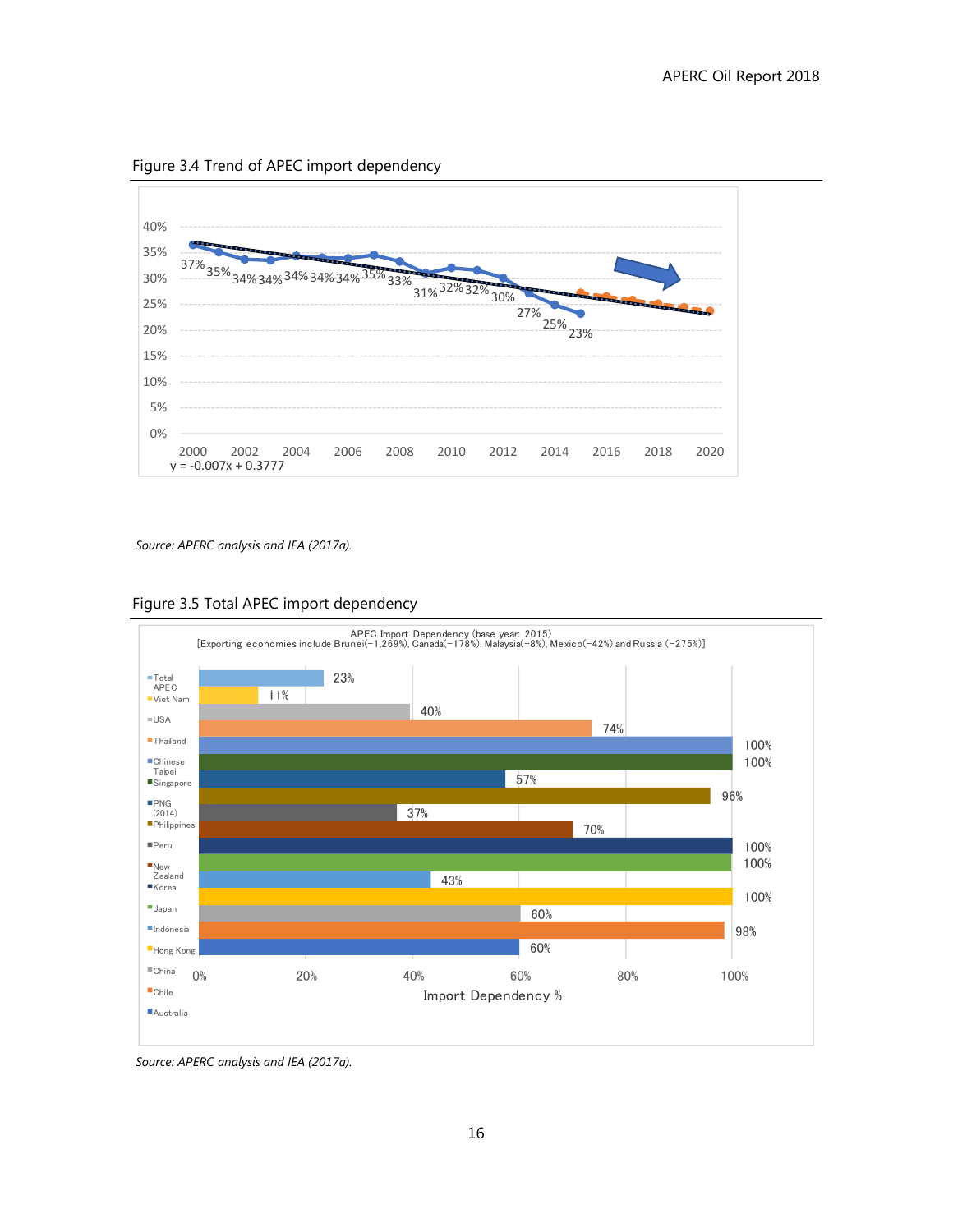# <span id="page-25-0"></span>Chapter 4: Price

Crude oil prices have fluctuated widely since 2006 as shown in Figure 4.1. The Asian demand surge together with geopolitical tension pushed the WTI price to an all time high of \$145/bbl in July 2008. The global economic downturn, triggered by the bankruptcy of Lehman Brothers, led to the nosedive of crude prices in the latter half of 2008, bottoming out at \$33/bbl in February 2009.

Economic recovery supported prices in the subsequent five years. Prices were relatively stable in the range of \$80-120 between 2011 and the first half of 2014. The period of \$80-120/bbl oil coincided with the rise of shale oil, which became very competitive thanks to significant efficiency improvement. This period also witnessed the so-called Arab Spring that eventually resulted in the regime changes in Tunisia, Egypt, Libya, and a power vacuum in Syria that was partly filled by the Islamic State. The unprecedented spread between Brent and WTI in 2011-2013 is largely explained by the shale revolution and Arab Spring-the former suppressed WTI and the latter inflated Brent.

Struggling with the shale expansion, OPEC decided to end its production adjustment in November 2014 to regain the market share. The result was another nosedive of crude prices, which eventually fell below \$30 in February 2016. OPEC once again returned to production cuts in November 2016, and prices have been recovering since then.



<span id="page-25-1"></span>Figure 4.1: Crude oil prices, 2006-2017

*Source: IEA (2017a)., IEA (2018)*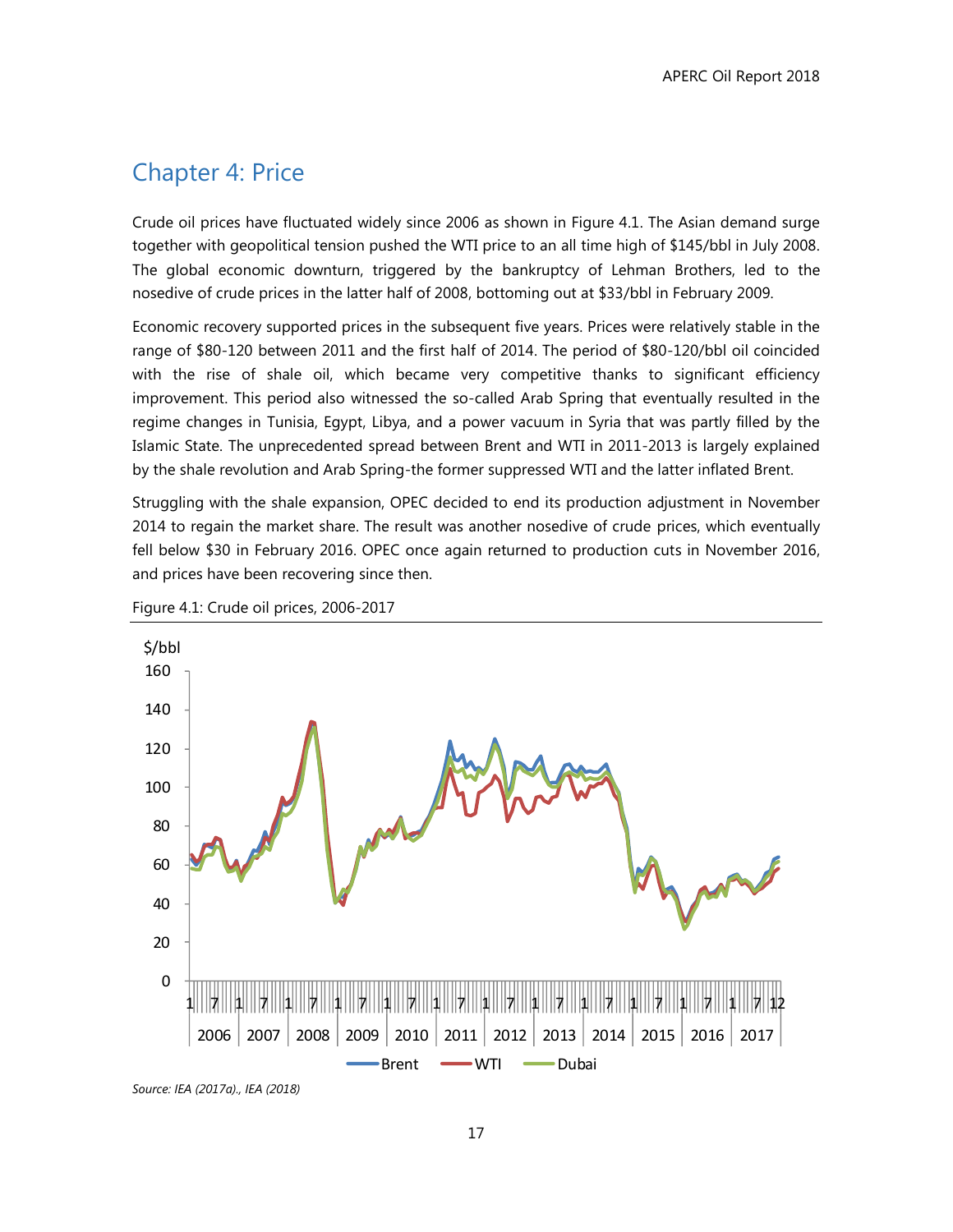Table 4.1 represents oil price forecast assumptions by APERC, IEA, and EIA. Although there is a discrepancy in terms of the referred price between IEA (average import price) and APERC/EIA (both Brent), prices are in a similar range towards 2030. These three organizations forecast price increases towards 2030, although the extent is slightly different. No detailed explanation is offered behind these assumptions. However, price increases are expected to stem from the fact that a tightening market balance (i.e. robust demand and slower supply growth) will require high-cost supply sources.

#### <span id="page-26-0"></span>Table 4.1: Oil price assumptions by APERC, IEA, and EIA

|                                                                 |      |      |      | $\$/bb$ (2016 price) |
|-----------------------------------------------------------------|------|------|------|----------------------|
|                                                                 | 2015 | 2020 | 2025 | 2030                 |
| <b>APERC</b><br>(Brent)                                         | 53   | 75   |      | 100                  |
| <b>IEA</b><br>(Average import price of IEA<br>member countries) | 51   |      | 83   | 94                   |
| EIA<br>(Brent)                                                  | 53   | 75   | 86   | 95                   |

*Note: APERC does not assume a 2025 price. Nor does IEA assume a 2020 price. Source: APERC (2016), IEA (2017b), EIA (2017b).*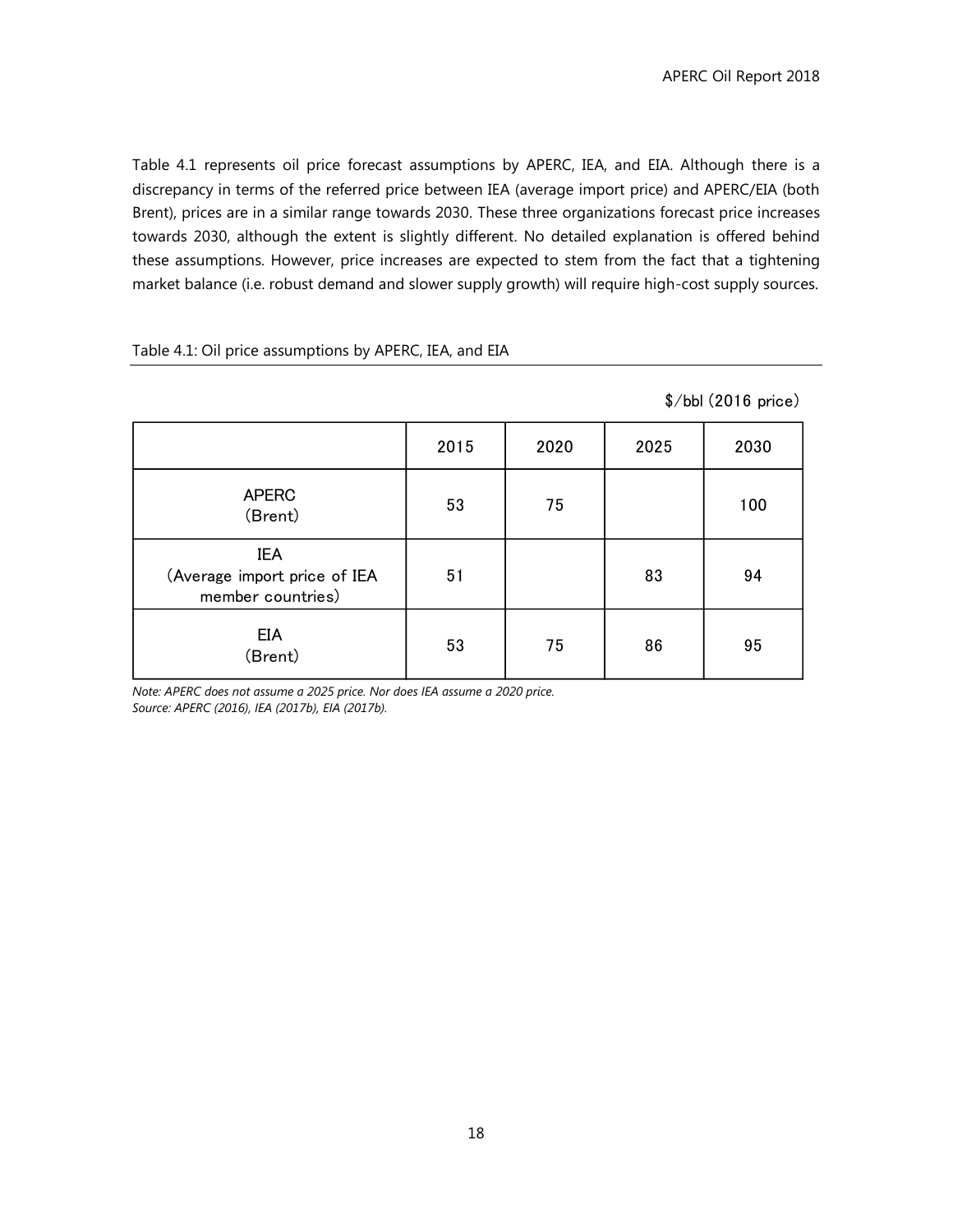# <span id="page-27-0"></span>Chapter 5: Highlights

## <span id="page-27-1"></span>US shale oil

Shale oil developments have been driving the oil market in recent years. Shale oil production was 0.4 MMbbl/D in 2000, just 7% of total production in the US. Production started to grow strongly around 2010, and reached 4.6 MMbbl/D in 2017, about 50% of the total.

Much has already been said as to how the "shale revolution" transformed the global energy market. Yet the sheer impact of this revolution cannot be emphasized enough. US crude production has increased by 80% since 2008, and the economy became the largest crude producing economy in 2014. As a result, crude imports decreased by 22% from then peak in 2004. The sustained oversupply situation drove the Obama administration to lift a 40-year-old ban on crude oil exports in 2015. OPEC, which had aimed at maximizing market share since 2014, was forced back to its old strategy of production cuts in November 2016. All these developments were almost single-handedly driven by shale expansion in the US. The side effects are even greater. For instance, the cheap energy and feedstock cost revived manufacturing and petrochemical production in the US. A shift in the global power balance is even possible with the US cutting back its military presence in the Middle East.

The extraordinary expansion of shale oil stemmed mainly from the fact that production costs became cheap enough to attract investments. Horizontal-drilling and hydro fracturing have been around for decades, but this successful application to shale development pushed down production costs dramatically enough to compete with conventional oil. The rest is already history – commercial feasibility attracted investment and production surged.

Lower oil prices since the late 2014 slowed down the shale expansion. Shale production peaked at 5.1 MMbbl/D in April 2015, bottomed out at 4.1 MMbbl/D in August 2016, and recovered to 4.74.5 MMbbl/D in December 2017. Rig count, an indicator of future production, hovered around 750 in the 4<sup>th</sup> quarter of 2017. Efficiency gain (expressed in production per rig in the figure below) has been the core of the revolution because it drove down production cost. But that seemed to stall in some shale plays.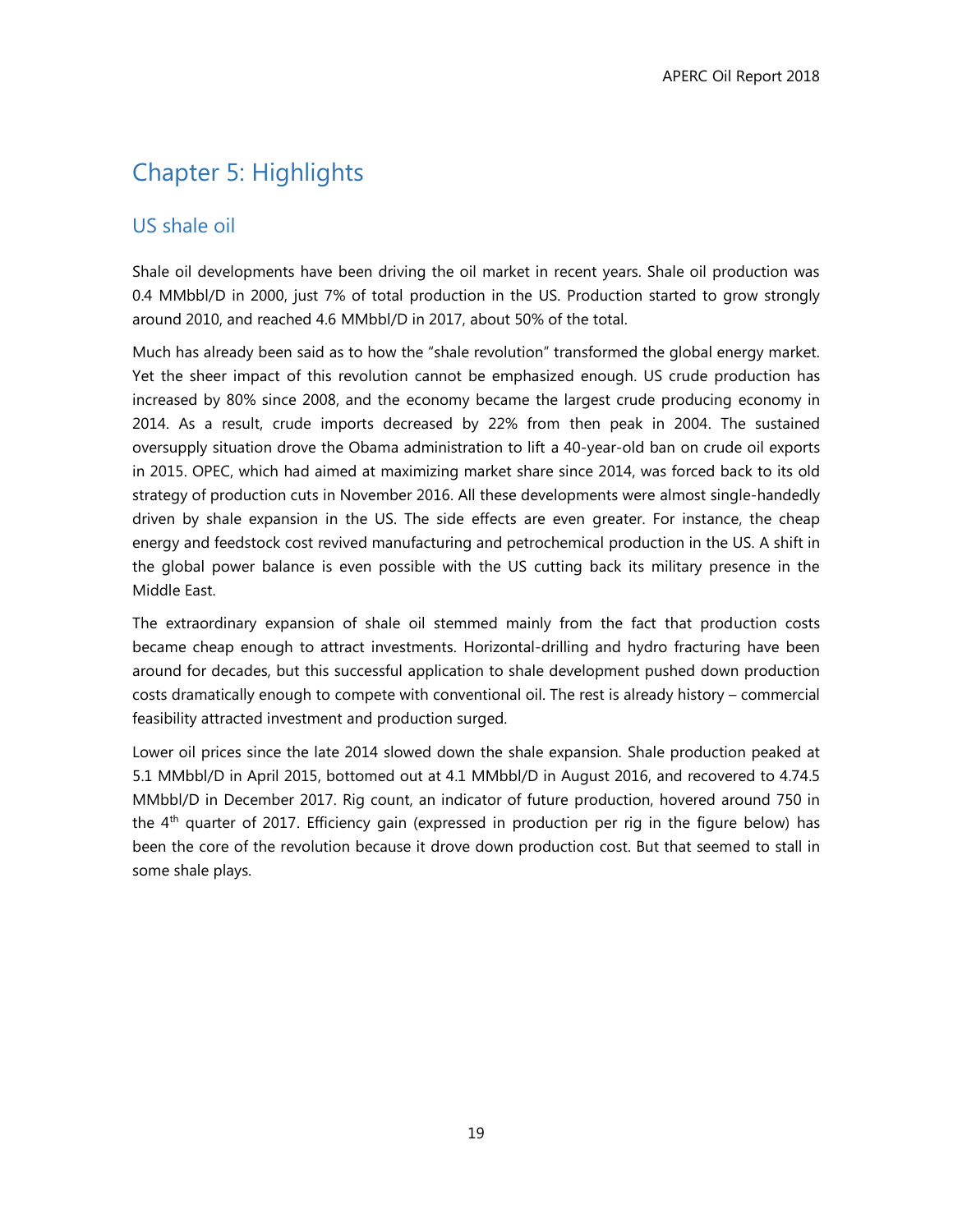

<span id="page-28-0"></span>Figure 5.1: Crude production and rig count in the United States, 2014-2017

<span id="page-28-1"></span>Figure 5.2: Production efficiency by shale play in the United States, 2014-2017



*Sources: EIA (2018b).*

*Sources: EIA (2018a) and Baker Hughs (2018).*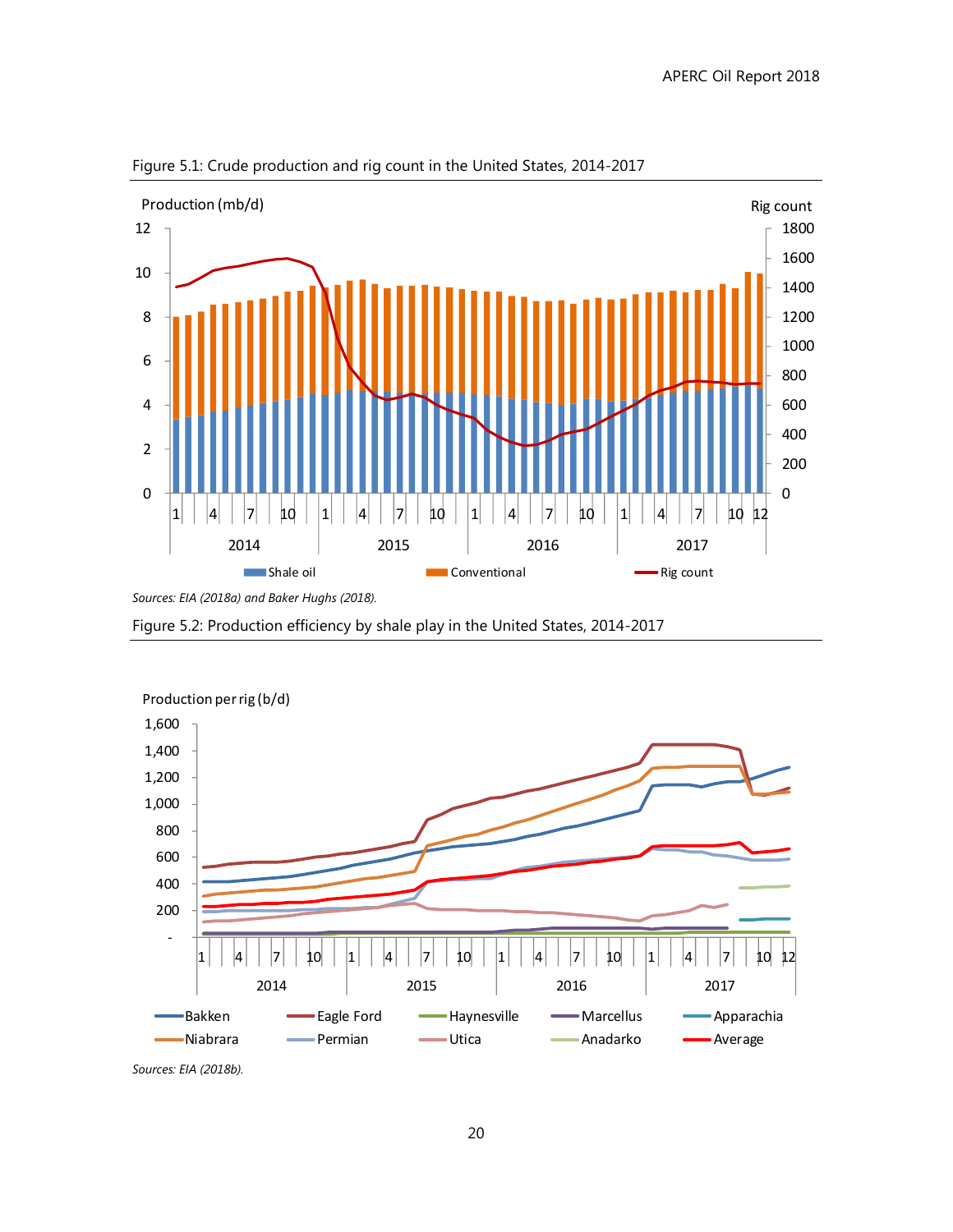Whether this trend will continue is one of the biggest questions in oil market today. While either scenario can be argued with certain rationality, it is notable that technological development for higher production efficiency is still taking place. Some argue that techniques like longer horizontal drilling, higher proppant loadings, and improved reservoir modelling with big data could add another 1 mb/d. In this sense, the revolution is still underway. The Energy Information Administration (EIA) maintains that shale will reach 6 mb/d in 2030s in its Annual Energy Outlook. The International Energy Agency (IEA) is even more optimistic, projecting the production of 8.1 mb/d in 2030 in its World Energy Outlook. Higher than expected oil prices and efficiency gains will obviously incentivize producers to invest more in shale plays. Thus, it is highly likely that shale production growth will get back on track and continue to suppress the oil price in the years to come.

#### <span id="page-29-0"></span>IMO bunker regulation

The majority of the bunker fuel has been high sulphur fuel oil (HSFO) for many decades. However, this is expected to change radically in the near future. In October 2016, the International Maritime Organization (IMO), which is responsible for international shipping, decided to tighten the sulphur content regulation from 3.5% to 0.5% starting January 1, 2020. The IMO decision is based on the fact that bunker fuel accounts for 40% of the global sulphur emission from oil, and the recognition that tightening the emission standard is necessary to mitigate the environmental impact stemming from bunker fuel. Some regions and economies already set stricter regulations by setting emission control areas (ECA)— the EU and North America set 0.1% sulphur content since January 2015.



<span id="page-29-1"></span>Figure 5.3: Tightening sulphur regulation on bunker fuel

*Sources: Wartsila (2010)*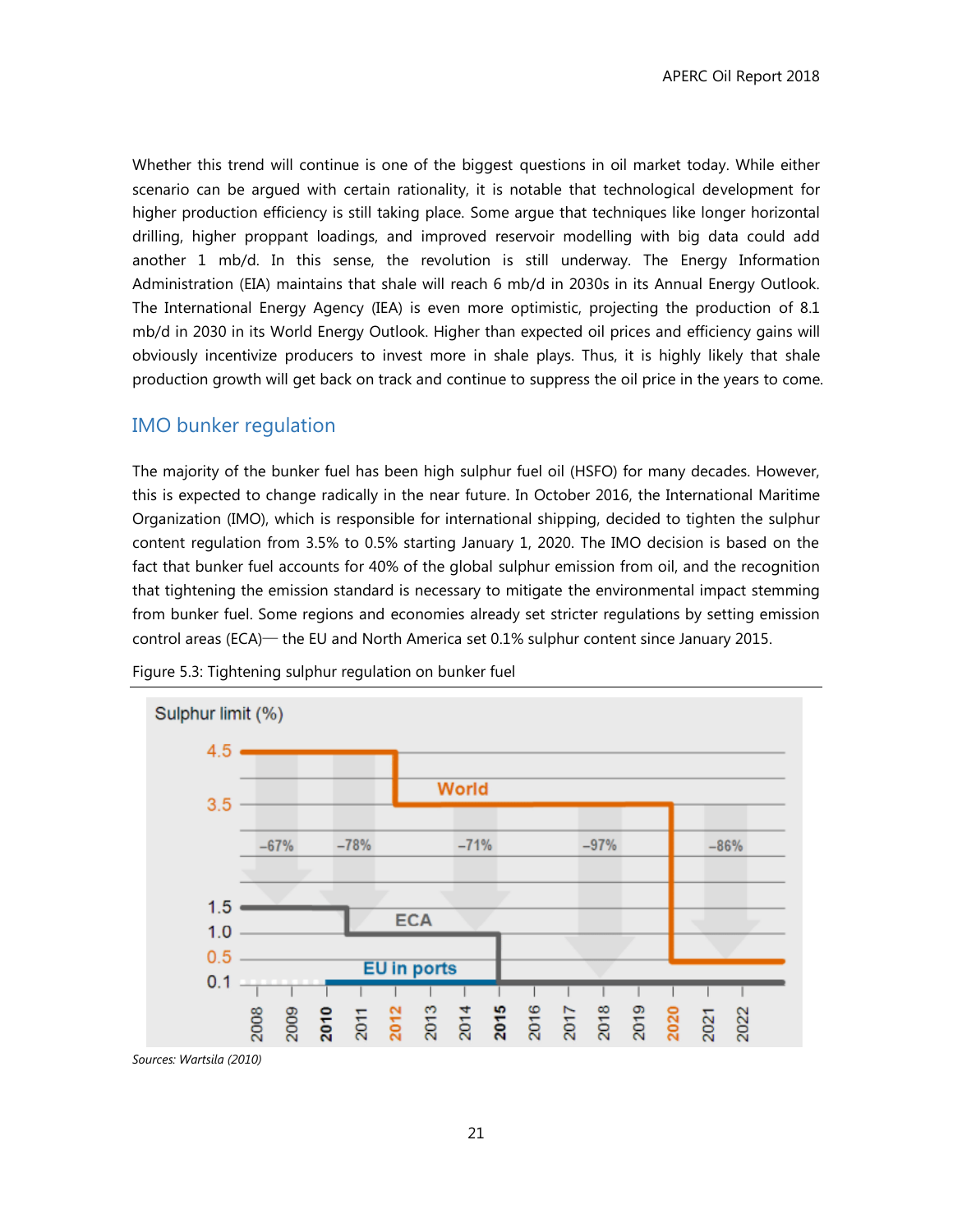Should the shipping industry address regulation? There are three options - switching to low sulphur (less than 0.5%) oil, installing sulphur scrubbers on-board, or switching to alternative fuel like LNG. Each option has pros and cons, and different applicability and impact on refineries, as illustrated in the table below.

Switching to 0.5% bunker oil does not require huge capital costs for scrubbers but most likely leads to higher fuel cost. Although few troubles have been reported in relation to fuel switching, some shipping companies are concerned about imperfect combustion in engines that were originally designed for HSFO with higher viscosity. Installing a scrubber enables continued use of low cost HSFO, but requires CAPEX for the scrubber itself. There is also an issue of supply availability of HSFO if most ports switch to 0.5% bunker oil in 2020 onwards. LNG fuelled ships undoubtedly appeal to environmentally-sensitive ship operators because they do not emit sulphur at all, but shipbuilding costs are very expensive.

Most shipping companies seem to be taking a wait-and-see attitude, which means they will not invest in scrubbers or LNG fuelled ships. Therefore, by method of elimination, low sulphur fuel is likely to be the major option. Actually switching to low sulphur oil, more specifically marine gas oil (MGO) is the major option chosen in European and North American ECAs. There is also a concern about regulation compliance. IMO is working on hammering out the details of implementation of the regulation, including the inspection and penalty, but many analysts point out the difficulty in enforcement especially in the open sea. It is uncertain whether there will be non compliance, or "cheating" and some operators will continue to burn HSFO in order to enjoy lower fuel cost. It is thus important for APEC member economies to create a viable monitoring system so that the regulation can be dully enforced.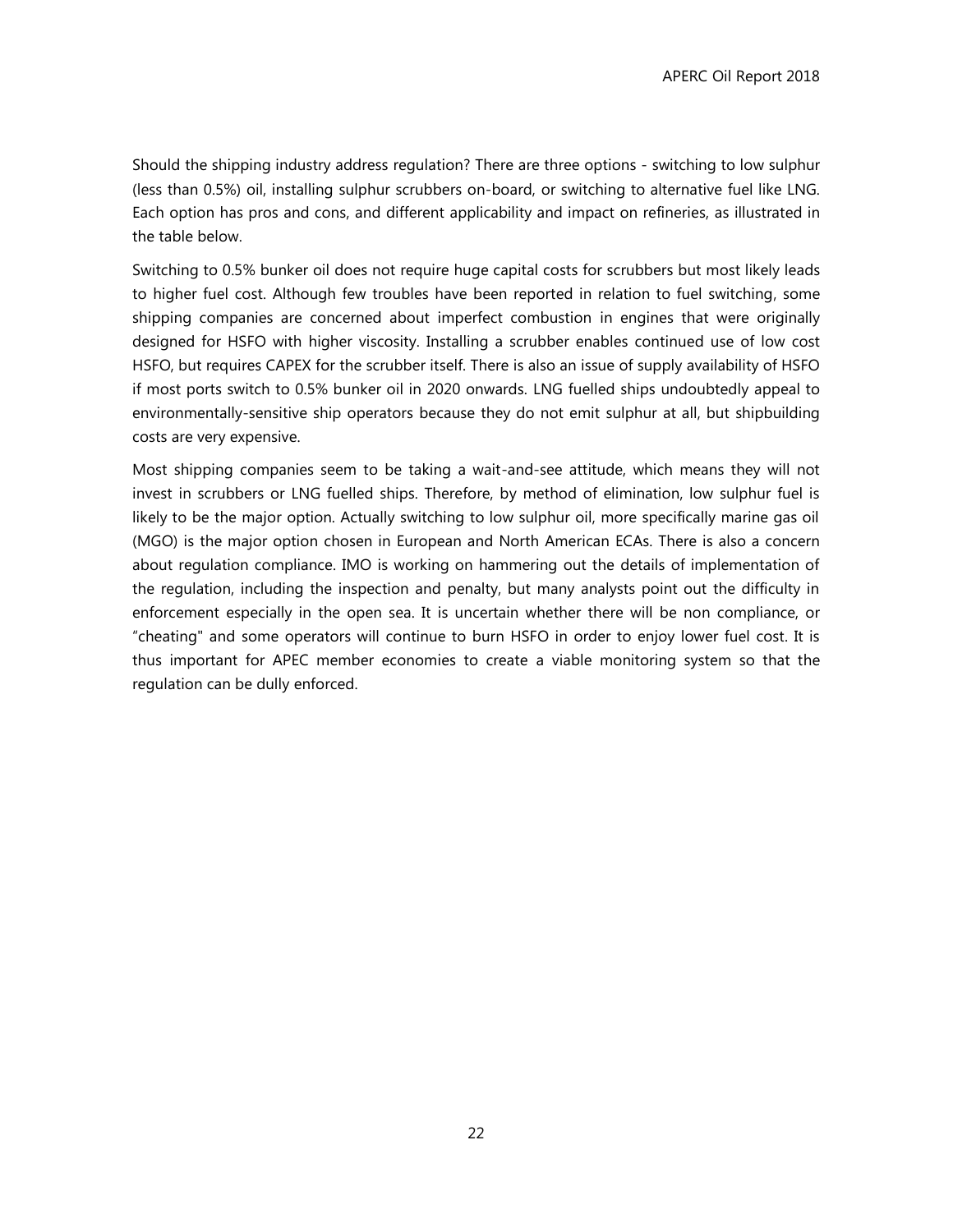|                            | 0.5% bunker oil                                                                             | Scrubber                                          | <b>LNG</b>                                                  |  |
|----------------------------|---------------------------------------------------------------------------------------------|---------------------------------------------------|-------------------------------------------------------------|--|
| Pros                       | • Wide availability                                                                         | • Lower fuel cost                                 | • No sulfur emission                                        |  |
| Cons                       | • Higher fuel<br>costUncertain<br>combustibility                                            | Capex Expense<br>$\bullet$<br>• Fuel availability | • Capex Expense<br>• Fuel availability                      |  |
| Suitable<br>for            | • Most shippers                                                                             | Bulkers, tankers<br>$\bullet$                     | • Environmentally<br>sensitive shippers                     |  |
| Impact<br>on<br>refineries | Alternative outlet for<br>HSFO needed<br>Opportunity for low-<br>$\bullet$<br>cost blending | Lower impact<br>$\bullet$                         | • Alternative outlet for<br>bunker oil in general<br>needed |  |
| Prospect                   | Main stream<br>$\bullet$                                                                    | Better chance in<br>$\bullet$<br>2020s?           | Popular in 2030s?<br>$\bullet$                              |  |

# <span id="page-31-0"></span>Table 5.1: Options for global sulphur regulation by International Maritime Organization